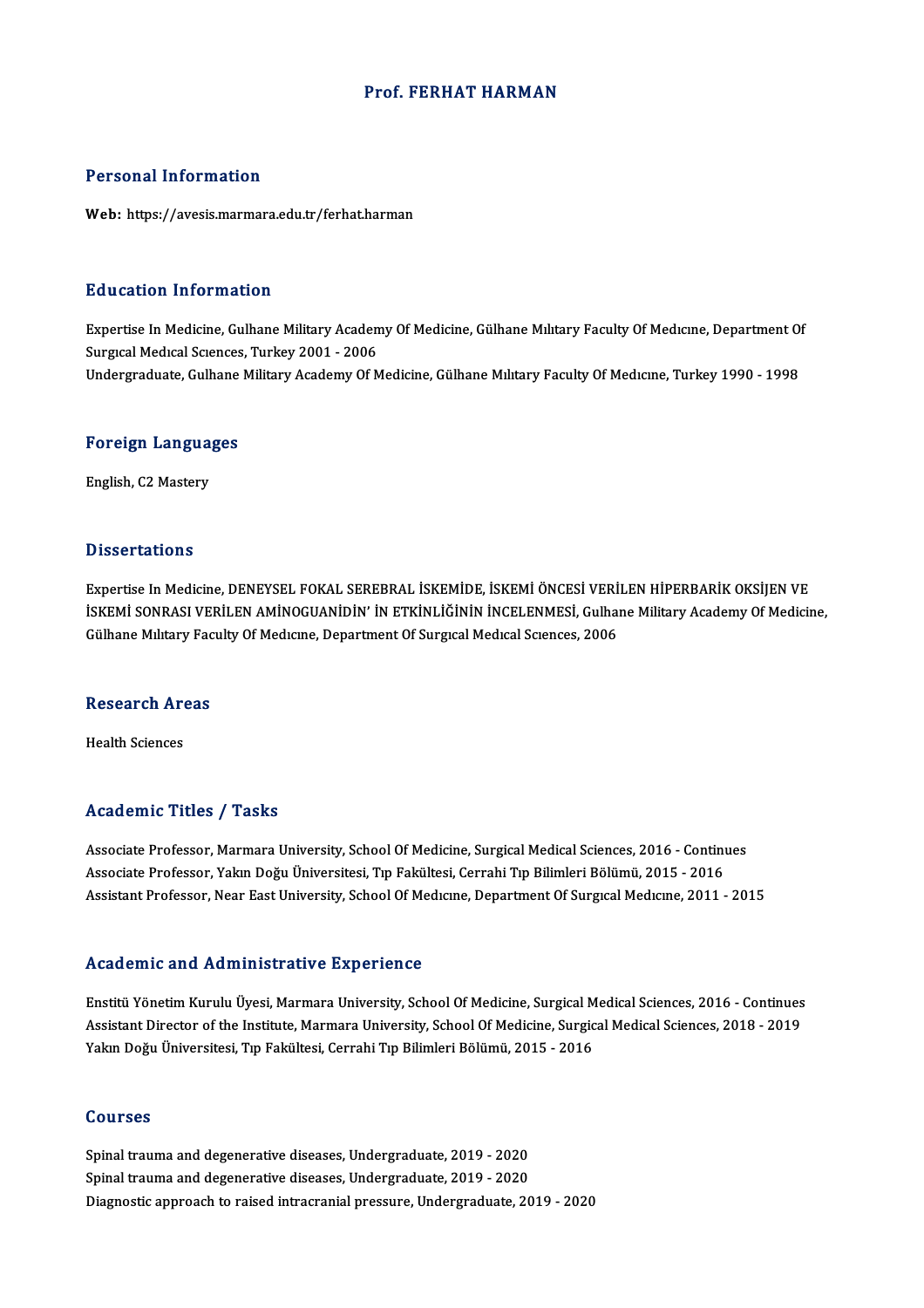Diagnostic approach to raised intracranialpressure,Undergraduate,2018 -2019 Diagnostic approach to raised intracranial pressure, Undergraduate, 2018 - 2019<br>Diagnostic approach to raised intracranial pressure, Undergraduate, 2018 - 2019<br>Diagnostic approach to raised intracranial pressure, Undergrad Diagnostic approach to raised intracranial pressure, Undergraduate, 2018 - 2019<br>Diagnostic approach to raised intracranial pressure, Undergraduate, 2018 - 2019<br>Diagnostic approach to raised intracranial pressure, Undergrad Diagnostic approach to raised intracranial pressure, Undergraduate, 2018 - 2019<br>Diagnostic approach to raised intracranial pressure, Undergraduate, 2017 - 2018<br>Head traumas , Undergraduate, 2016 - 2017<br>Diagnostic approach Diagnostic approach to raised intracranial pressure, Undergraduate, 2017 - 2018

## **Jury Memberships**

**Jury Memberships**<br>PhD Thesis Monitoring Committee Member, PhD Thesis Monitoring Committee Member, Marmara Üniversitesi, February,<br>2021 yary<br>PhD T<br>2021<br>Evror PhD Thesis Monitoring Committee Member, PhD Thesis Monitoring Committee Meml<br>2021<br>Expertise In Medicine, Expertise In Medicine, Marmara Üniversitesi, February, 2021<br>Expertise In Medicine, Expertise In Medicine, Marmara Üni 2021<br>Expertise In Medicine, Expertise In Medicine, Marmara Üniversitesi, February, 2021<br>Expertise In Medicine, Expertise In Medicine, Marmara Üniversitesi, December, 2019<br>Expertise In Medicine, Expertise In Medicine, Marma Expertise In Medicine, Expertise In Medicine, Marmara Üniversitesi, February, 202<br>Expertise In Medicine, Expertise In Medicine, Marmara Üniversitesi, December, 20<br>Expertise In Medicine, Expertise In Medicine, Marmara Ünive Expertise In Medicine, Expertise In Medicine, Marmara Üniversitesi, December, 2019<br>Expertise In Medicine, Expertise In Medicine, Marmara Üniversitesi, August, 2019<br>Doctoral Examination, Doctoral Examination, Marmara Üniver Expertise In Medicine, Expertise In Medicine, Marmara Üniversitesi, November, 2018 Doctoral Examination, Doctoral Examination, Marmara Üniversitesi, May, 2019<br>Expertise In Medicine, Expertise In Medicine, Marmara Üniversitesi, November, 2018<br>PhD Thesis Monitoring Committee Member, PhD Thesis Monitoring C Exper<br>PhD T<br>2018 PhD Thesis Monitoring Committee Member, PhD Thesis Monitoring Committee |<br>2018<br>Doctoral Examination, Doctoral Examination, Marmara Üniversitesi, May, 2018<br>Doctoral Examination, Doctoral Examination, Marmara Üniversitesi, M 2018<br>Doctoral Examination, Doctoral Examination, Marmara Üniversitesi, May, 2018<br>Doctoral Examination, Doctoral Examination, Marmara Üniversitesi, May, 2018<br>Doctoral Examination, Doctoral Examination, Marmara Üniversitesi, Doctoral Examination, Doctoral Examination, Marmara Üniversitesi, May, 2018<br>Doctoral Examination, Doctoral Examination, Marmara Üniversitesi, May, 2018<br>Doctoral Examination, Doctoral Examination, Marmara Üniversitesi, May, Doctoral Examination, Doctoral Examination, Marmara Üniversitesi, May, 2018<br>Doctoral Examination, Doctoral Examination, Marmara Üniversitesi, October, 2017 Doctoral Examination, Doctoral Examination, Marmara Üniversitesi, May, 2018<br>Doctoral Examination, Doctoral Examination, Marmara Üniversitesi, October, 2017<br>Doctoral Examination, Doctoral Examination, Marmara Üniversitesi, Doctoral Examination, Doctoral Examination, Marmara Üniversitesi, October, 201<br>Doctoral Examination, Doctoral Examination, Marmara Üniversitesi, October, 2017<br>Expertise In Medicine, Expertise In Medicine, Marmara Üniversit Doctoral Examination, Doctoral Examination, Marmara Üniversitesi, October, 2017<br>Expertise In Medicine, Expertise In Medicine, Marmara Üniversitesi, March, 2017<br>Doctoral Examination, Doctoral Examination, Marmara Üniversite Doctoral Examination, Doctoral Examination, Marmara Universitesi, October, 2016<br>Articles Published in Journals That Entered SCI, SSCI and AHCI Indexes

| Articles Published in Journals That Entered SCI, SSCI and AHCI Indexes |                                                                                                                                                                                                                           |  |
|------------------------------------------------------------------------|---------------------------------------------------------------------------------------------------------------------------------------------------------------------------------------------------------------------------|--|
| L                                                                      | Cervical radiculopathy and spinal cord indentation caused by vertebral artery loop<br>BIYIKLI E., KURŞUN M., GÜVENÇ Y., HARMAN F., ALTUNTAŞ D.<br>NEUROLOGY ASIA, vol.27, no.1, pp.181-183, 2022 (Journal Indexed in SCI) |  |
| II.                                                                    | The outcomes of using high oxygen concentration in pediatric patients                                                                                                                                                     |  |
|                                                                        | Saracoglu A., Zengin S. Ü., Ozturk N., Niftaliyev S., Harman F., Aykac Z.                                                                                                                                                 |  |
|                                                                        | JOURNAL OF CLINICAL MONITORING AND COMPUTING, 2021 (Journal Indexed in SCI)                                                                                                                                               |  |
| III.                                                                   | The loneliness of a long-distance runner. A ten-year survey of a patient diagnosed with Gorham-                                                                                                                           |  |
|                                                                        | Stout syndrome at the occipitocervical junction                                                                                                                                                                           |  |
|                                                                        | Gezercan Y, Harman F                                                                                                                                                                                                      |  |
|                                                                        | BRITISH JOURNAL OF NEUROSURGERY, 2021 (Journal Indexed in SCI)                                                                                                                                                            |  |
| IV                                                                     | Is C1-C2 Reduction and Fixation A Good Choice in the Treatment of Recurrent Chiari-Like Symptoms                                                                                                                          |  |
|                                                                        | With Syringomyelia?                                                                                                                                                                                                       |  |
|                                                                        | İştemen İ., Harman F., Arslan A., Olguner S., Açık V., Ökten A., Arslan B., Gezercan Y.                                                                                                                                   |  |
|                                                                        | World neurosurgery, vol.146, 2021 (Journal Indexed in SCI)                                                                                                                                                                |  |
| V.                                                                     | Airplane Landing Accident: How Safe Is Use of Passenger Lap Seat Belts in Aircrafts?                                                                                                                                      |  |
|                                                                        | Harman F., Güvenç Y., Coskun M., Baran O.                                                                                                                                                                                 |  |
|                                                                        | World Neurosurgery, vol.142, pp.188-190, 2020 (Journal Indexed in SCI)                                                                                                                                                    |  |
| VI.                                                                    | Percutaneous Spinal Cord Stimulation for Failed Back Surgery Syndrome: A Retrospective Study                                                                                                                              |  |
|                                                                        | Harman F., Aydin S., Sencan S., Akdeniz E., Guvenc Y., Saracoglu A., Eyigor C., Uyar M., Gunduz O. H.                                                                                                                     |  |
|                                                                        | TURKISH NEUROSURGERY, vol.30, no.5, pp.739-745, 2020 (Journal Indexed in SCI)                                                                                                                                             |  |
| VII.                                                                   | Open-door Laminoplasty with Preservation of Muscle Attachments of C2 and C7 for Cervical                                                                                                                                  |  |
|                                                                        | Spondylotic Myelopathy: Retrospective Study                                                                                                                                                                               |  |
|                                                                        |                                                                                                                                                                                                                           |  |
|                                                                        |                                                                                                                                                                                                                           |  |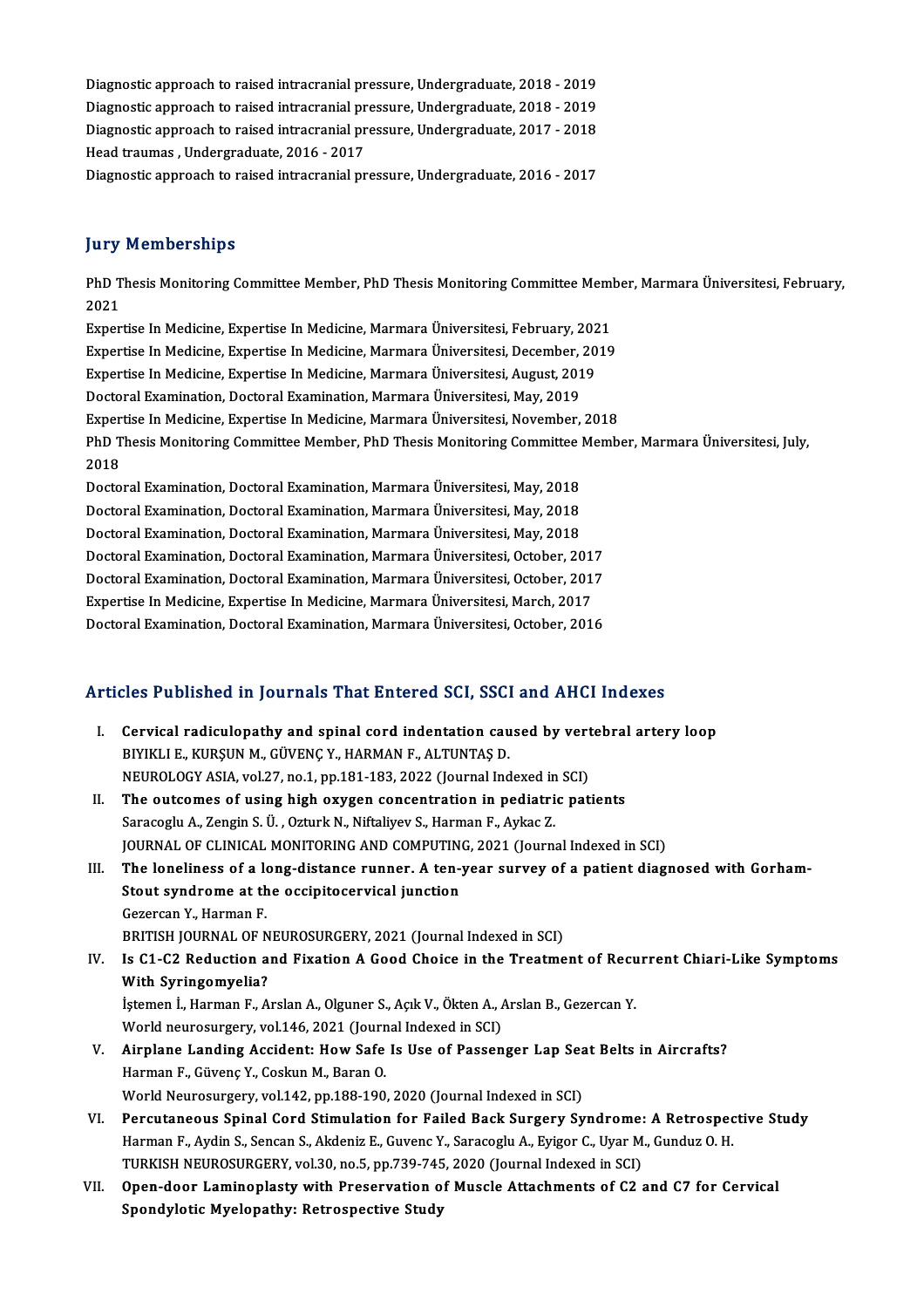Secer H. I., Harman F., Aytar M. H., Kahraman S.

TURKISH NEUROSURGERY, vol.28, no.2, pp.257-262, 2018 (Journal Indexed in SCI)

- VIII. Comparative evaluation of the electrophysiological, functional and ultrastructural effects of alpha lipoic acid and cyanocobalamin administration in a ratmodel of sciatic nerve injury Comparative evaluation of the electrophysiological, functional and ultrastructural effects of a<br>lipoic acid and cyanocobalamin administration in a rat model of sciatic nerve injury<br>Horasanli B., Hasturk A. E. , Arikan M., JOURNAL OF BACK AND MUSCULOSKELETAL REHABILITATION, vol.30, no.5, pp.967-974, 2017 (Journal Indexed in SCI) Horasa<br>JOURNA<br>in SCI)<br>Esanh: JOURNAL OF BACK AND MUSCULOSKELETAL REHABILITATION, vol.30, no.5, pp.967-974, 2017 (Journal Index<br>in SCI)<br>IX. Esophageal perforation after anterior cervical surgery: a review of the literature for over half a<br>contury with
	- in SCI)<br>Esophageal perforation after anterior cervical surgery: a review of t<br>century with a demonstrative case and a proposed novel algorithm<br>Harman E. Kantanoslu E. Hasturk A. E Esophageal perforation after anter<br>century with a demonstrative case<br>Harman F., Kaptanoglu E., Hasturk A. E.<br>EUROPEAN SPINE JOUPNAL, vol 25, no. century with a demonstrative case and a proposed novel algorithm<br>Harman F., Kaptanoglu E., Hasturk A. E.<br>EUROPEAN SPINE JOURNAL, vol.25, no.7, pp.2037-2049, 2016 (Journal Indexed in SCI)
	- X. The Use of Neuronavigation and Intraoperative Imaging in Spinal Stabilization Surgery. Tehli O., Harman F., Temiz C., Kacar Y., Kazanci B., Daneyemez M., Solmaz I., Kural C. The Use of Neuronavigation and Intraoperative Imaging in Spin<br>Tehli O., Harman F., Temiz C., Kacar Y., Kazanci B., Daneyemez M., Solma<br>Turkish neurosurgery, vol.26, pp.771-6, 2016 (Journal Indexed in SCI)<br>Neuroprotective E
	- XI. Neuroprotective Effects of Clopidogrel in Experimental Spinal Cord Injury Turkish neurosurgery, vol.26, pp.771-6, 20<br>Neuroprotective Effects of Clopidogre<br>Yilmaz G., Harman F., Mut S., Berkman M. Z.<br>JOUPMAL OF NEUPOLOCICAL SCIENCES TU Neuroprotective Effects of Clopidogrel in Experimental Spinal Cord Injury<br>Yilmaz G., Harman F., Mut S., Berkman M. Z.<br>JOURNAL OF NEUROLOGICAL SCIENCES-TURKISH, vol.32, no.4, pp.698-707, 2015 (Journal Indexed in SCI)<br>A Eata
- XII. A Fatal Case of Multiple Nocardial Brain Abscesses Mistaken For Metastatic Brain Tumor<br>Harman F., Suer K., Kaptanoglu E. JOURNAL OF NEUROLOGICAL SCI<br>A Fatal Case of Multiple Nocal<br>Harman F., Suer K., Kaptanoglu E.<br>JOURNAL OF NEUROLOGICAL SCI A Fatal Case of Multiple Nocardial Brain Abscesses Mistaken For Metastatic Brain Tumor<br>Harman F., Suer K., Kaptanoglu E.<br>JOURNAL OF NEUROLOGICAL SCIENCES-TURKISH, vol.31, no.4, pp.813-817, 2014 (Journal Indexed in SCI)<br>Neu Harman F., Suer K., Kaptanoglu E.<br>JOURNAL OF NEUROLOGICAL SCIENCES-TURKISH, vol.31, no.4, pp.813-817, 2014 (Journal Indexed in SCI)<br>XIII. Neuroprotective Effect of Magnesium Sulfate and Dexamethasone on Intrauterine Ischem
- FOURNAL OF NEUROLOGICAL SCIENCES-TURKISH<br>Neuroprotective Effect of Magnesium Sulfa<br>Fetal Rat Brain: Ultrastructural Evaluation<br>Hasturk A. E., Harman E., Arga T. Sargan M. Kilin Neuroprotective Effect of Magnesium Sulfate and Dexameth<br>Fetal Rat Brain: Ultrastructural Evaluation<br>Hasturk A. E. , Harman F., Arca T., Sargon M., Kilinc K., Kaptanoglu E.<br>TURKISH NEUROSURCERY Vol 22, no 5, nn 666, 671, 2 Fetal Rat Brain: Ultrastructural Evaluation<br>Hasturk A. E. , Harman F., Arca T., Sargon M., Kilinc K., Kaptanoglu E.<br>TURKISH NEUROSURGERY, vol.23, no.5, pp.666-671, 2013 (Journal Indexed in SCI)<br>Painful Lumbosasral Playopat Hasturk A. E. , Harman F., Arca T., Sargon M., Kilinc K., Kaptanoglu E.<br>TURKISH NEUROSURGERY, vol.23, no.5, pp.666-671, 2013 (Journal Indexed in SCI)<br>XIV. Painful Lumbosacral Plexopathy Due To Ganglion Cyst: Magnetic R
- TURKISH NE<br>Painful Lui<br>Treatment<br>Hosturk A. E Painful Lumbosacral Plexopathy Due To Ganglion<br>Treatment<br>Hasturk A. E. , Basmaci M., Canbay S., Harman F., Erten F.<br>JOUPMAL OF MUSCULOSKELETAL PAIN, vol.21, no.1, nn.1 Treatment<br>Hasturk A. E. , Basmaci M., Canbay S., Harman F., Erten F.<br>JOURNAL OF MUSCULOSKELETAL PAIN, vol.21, no.1, pp.75-78, 2013 (Journal Indexed in SCI)

- Hasturk A. E., Basmaci M., Canbay S., Harman F., Erten F.<br>JOURNAL OF MUSCULOSKELETAL PAIN, vol.21, no.1, pp.75-78, 2013 (Journal Indexed<br>XV. Acute cerebellar ischemia after lumbar spinal surgery: a rare clinical entity<br>Har JOURNAL OF MUSCULOSKELETAL PAIN, vol.21, no.1, pp.75-78, 2013 (Journal In<br>Acute cerebellar ischemia after lumbar spinal surgery: a rare clinical<br>Harman F., Yayci F., Deren S., Hasturk A. E. , Tarhan B., Yaman M., Kaptanogl Acute cerebellar ischemia after lumbar spinal surgery: a rare clinical enti<br>Harman F., Yayci F., Deren S., Hasturk A. E. , Tarhan B., Yaman M., Kaptanoglu E.<br>JOURNAL OF ANESTHESIA, vol.26, no.6, pp.947-948, 2012 (Journal I Harman F., Yayci F., Deren S., Hasturk A. E. , Tarhan B., Yaman M., Kaptanoglu E.<br>JOURNAL OF ANESTHESIA, vol.26, no.6, pp.947-948, 2012 (Journal Indexed in SCI)<br>XVI. Neuroprotective effects of propofol, thiopental, etomida
- JOURNAL OF ANESTHESIA, vol.2<br>Neuroprotective effects of p<br>ischemia-reperfusion model<br>Harman E. Hasturk A. E. Yamar Neuroprotective effects of propofol, thiopental, etomidate, and midazola<br>ischemia-reperfusion model<br>Harman F., Hasturk A. E. , Yaman M., Arca T., Kilinc K., Sargon M. F. , Kaptanoglu E.<br>CHU DS NERVOUS SYSTEM vol 29, no 7,

ischemia-reperfusion model<br>Harman F., Hasturk A. E. , Yaman M., Arca T., Kilinc K., Sargon M. F. , Kaptanoglu E.<br>CHILDS NERVOUS SYSTEM, vol.28, no.7, pp.1055-1062, 2012 (Journal Indexed in SCI)<br>Ventrieulaneritaneel shunt i Harman F., Hasturk A. E. , Yaman M., Arca T., Kilinc K., Sargon M. F. , Kaptanoglu E.<br>CHILDS NERVOUS SYSTEM, vol.28, no.7, pp.1055-1062, 2012 (Journal Indexed in<br>XVII. Ventriculoperitoneal shunt infection after an insect s

CHILDS NERVOUS SYSTEM, vol.28, no.7, pp.1055-1062, 201<br>Ventriculoperitoneal shunt infection after an insect<br>Yaman M., Suer K., Kaptanoglu A., Harman F., Kaptanoglu E.<br>CHILDS NERVOUS SYSTEM, vol.29, no.6, np.955, 957, 2012 Ventriculoperitoneal shunt infection after an insect sting<br>Yaman M., Suer K., Kaptanoglu A., Harman F., Kaptanoglu E.<br>CHILDS NERVOUS SYSTEM, vol.28, no.6, pp.955-957, 2012 (Journal Indexed in SCI)<br>An evaluation of the effe

XVIII. An evaluation of the effectiveness of pre-ischemic hyperbaric oxygen and post-ischemic<br>aminoguanidine in experimental cerebral ischemia CHILDS NERVOUS SYSTEM, vol.28, no.6, pp.955-957, 2012<br>An evaluation of the effectiveness of pre-ischemic laminoguanidine in experimental cerebral ischemia<br>Harman E. Hasturk A. E., Dur B. Capul E. Karlman A Harman F., Hasturk A. E., Duz B., Gonul E., Korkmaz A. aminoguanidine in experimental cerebral ischemia<br>Harman F., Hasturk A. E. , Duz B., Gonul E., Korkmaz A.<br>NEUROSCIENCES, vol.17, no.2, pp.121-126, 2012 (Journal Indexed in SCI)<br>Management of Theresel and Lumber Sehwannemes Harman F., Hasturk A. E. , Duz B., Gonul E., Korkmaz A.<br>NEUROSCIENCES, vol.17, no.2, pp.121-126, 2012 (Journal Indexed in SCI)<br>XIX. Management of Thoracal and Lumbar Schwannomas Using a Unilateral Approach without Instabil

# NEUROSCIENCES, vol.17, no<br>Management of Thoracal<br>An Analysis of 15 Cases.<br>Canhau S. Hasturk A. Pasm Management of Thoracal and Lumbar Schwanne<br>An Analysis of 15 Cases.<br>Canbay S., Hasturk A., Basmaci M., Erten F., Harman F.<br>Asian spine journal val 6 np 42.0, 2012 (Journal Indo An Analysis of 15 Cases.<br>Canbay S., Hasturk A., Basmaci M., Erten F., Harman F.<br>Asian spine journal, vol.6, pp.43-9, 2012 (Journal Indexed in SCI Expanded)<br>Transsphanaidel approaches to the pituitery: a pregression in evro

Canbay S., Hasturk A., Basmaci M., Erten F., Harman F.<br>Asian spine journal, vol.6, pp.43-9, 2012 (Journal Indexed in SCI Expanded)<br>XX. Transsphenoidal approaches to the pituitary: a progression in experience in a single ce Asian spine journal, vol.6, pp.43-9, 2012 (Journ<br>Transsphenoidal approaches to the pituit<br>Duz B., Harman F., Secer H. I. , Bolu E., Gonul E.<br>ACTA NEUPOCHIBURGICA .vol.150, pp.11, pp.1. Transsphenoidal approaches to the pituitary: a progression in experience in<br>Duz B., Harman F., Secer H. I. , Bolu E., Gonul E.<br>ACTA NEUROCHIRURGICA, vol.150, no.11, pp.1133-1139, 2008 (Journal Indexed in SCI)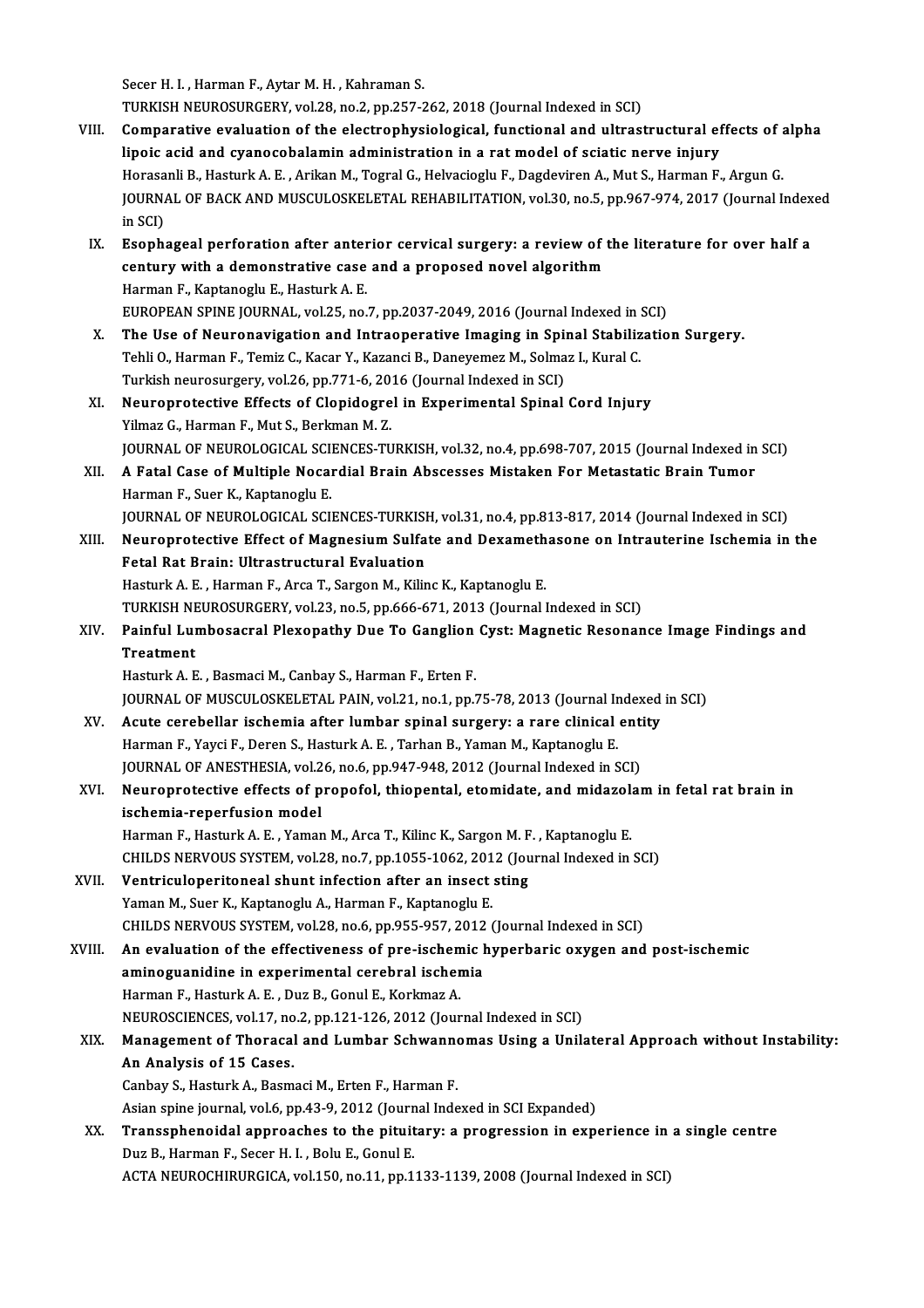# Articles Published in Other Journals

|       | <b>Articles Published in Other Journals</b>                                                                                                                               |
|-------|---------------------------------------------------------------------------------------------------------------------------------------------------------------------------|
| Ι.    | THE RESULTS OF EARLY VERSUS LATE SURGERY IN TRAUMATIC CERVICAL FACET JOINT<br>DISLOCATION: A RETROSPECTIVE STUDY<br>Sakar M., Javadov T., Kıvrak C., Güvenç Y., Harman F. |
|       | Journal of Turkish Spinal Surgery, vol.32, no.4, pp.154-159, 2021 (Other Refereed National Journals)                                                                      |
| П.    | Radiographic evaluation of intercristal line in North Cyprus population                                                                                                   |
|       | Aydın D., Ertuğrul Mut S., Harman F.                                                                                                                                      |
|       | Current Orthopaedic Practice, vol.29, pp.480-483, 2018 (Journal Indexed in ESCI)                                                                                          |
| III.  | Giant choroid plexus papilloma of lateral ventricle in an adult                                                                                                           |
|       | Gurkanlar D., Harman F., Mut S. E.                                                                                                                                        |
|       | GAZZETTA MEDICA ITALIANA ARCHIVIO PER LE SCIENZE MEDICHE, vol.176, no.11, pp.629-632, 2017 (Journal                                                                       |
|       | Indexed in ESCI)                                                                                                                                                          |
| IV.   | Spinal Enstrümantasyonda Revizyon veKurtarma Cerrahisi                                                                                                                    |
|       | Güvenç Y., Harman F., Çobanoğlu M., Kaptanoğlu E.                                                                                                                         |
|       | Tur ki ye Kli nik le ri J Neurosurg, vol.3, pp.375-380, 2017 (Other Refereed National Journals)                                                                           |
| V.    | A Conflicting Case of Childhood Oligodendroglioma                                                                                                                         |
|       | Gurkanlar D., Harman F., Mut S.                                                                                                                                           |
|       | TURKISH JOURNAL OF NEUROLOGY, vol.22, no.3, pp.139-140, 2016 (Journal Indexed in ESCI)                                                                                    |
| VI.   | Therapeutic Effects of Vitamin D-3 on Motor Functions Following Experimental Spinal Cord Injury                                                                           |
|       | Celik H., Mut S., Harman F., Yilmaz G., Berkman M.Z.                                                                                                                      |
| VII.  | TURKISH JOURNAL OF NEUROLOGY, vol.21, no.2, pp.55-61, 2015 (Journal Indexed in ESCI)                                                                                      |
|       | Oksipital Kemik Oksipital Kondil C1 ve C2 nin Posterior Enstrümantasyonu<br>Harman F., Aytar M. H., Kaptanoğlu E.                                                         |
|       | Türk Nöroşirurji Dergisi, no.2, pp.137-147, 2015 (Other Refereed National Journals)                                                                                       |
| VIII. | Glomangioma: Rare localisation of a rare skin tumor.                                                                                                                      |
|       | Kaptanoğlu A. F., Harman F., Çomunoğlu C., Tosun Ö., Kaptanoğlu E.                                                                                                        |
|       | Journal of the Turkish Academy of Dermatology, vol.1, pp.1-3, 2014 (Other Refereed National Journals)                                                                     |
| IX.   | Lumbosakral Cerrahi Sonrasi Gelişen Spondilodiskitis Tedavisinde Multidisipliner Yaklaşım: Olgu                                                                           |
|       | sunumu ve derleme                                                                                                                                                         |
|       | Harman F., Süer K., Yaman M., Kaptanoğlu E.                                                                                                                               |
|       | Near east Medical Journal, vol.1, no.3, pp.1-8, 2013 (National Refreed University Journal)                                                                                |
| Х.    | Publication ratio of oral and poster presentations at annual meetings of Turkish neurosurgical                                                                            |
|       | society between 2005 and 2009.                                                                                                                                            |
|       | Yaman M., Akdemir O., Gökçedağ A., Alataş İ., Harman F., Canaz H.                                                                                                         |
|       | HealthMED Journal, no.11, pp.2931-2935, 2013 (Refereed Journals of Other Institutions)                                                                                    |
| XI.   | Large Porencephalic Cyst with Epilepsy in an Adult: A rare Clinical Entity.                                                                                               |
|       | Hastürk A. E., Basmacı M., Harman F.                                                                                                                                      |
|       | European Journal of Surgical Sciences, vol.4, no.2, pp.68-71, 2013 (Other Refereed National Journals)                                                                     |
| XII.  | Neurogenic pulmonary edema accompanying subarachnoid hemorrhage: case report.                                                                                             |
|       | Yaycı F., Harman F., Tarhan B., Deren S.<br>Basic and Clinical Sciences, vol.2, pp.83-88, 2013 (Other Refereed National Journals)                                         |
| XIII. | Spinal Cerrahide Tromboemboli Profilaksisi                                                                                                                                |
|       | Harman F., Yaman M., Kaptanoğlu E.                                                                                                                                        |
|       | Türk Nöroşirurji Derneği Bülteni, no.29, pp.60-64, 2012 (National Non-Refereed Journal)                                                                                   |
| XIV.  | Instrumentation And Revision Surgery In Spinal Trauma                                                                                                                     |
|       | Harman F., Kaptanoğlu E.                                                                                                                                                  |
|       | Near East Medical Journal, vol.1, pp.33-40, 2011 (National Refreed University Journal)                                                                                    |
| XV.   | Genç erişkinde radikülopati yapan lomber ganglion kisti.                                                                                                                  |
|       | Harman F., Ulu M. O., Celik S. Y.                                                                                                                                         |
|       | Journal of Turkish Spinal Surgery, vol.20, no.2, pp.83-88, 2009 (Other Refereed National Journals)                                                                        |
|       |                                                                                                                                                                           |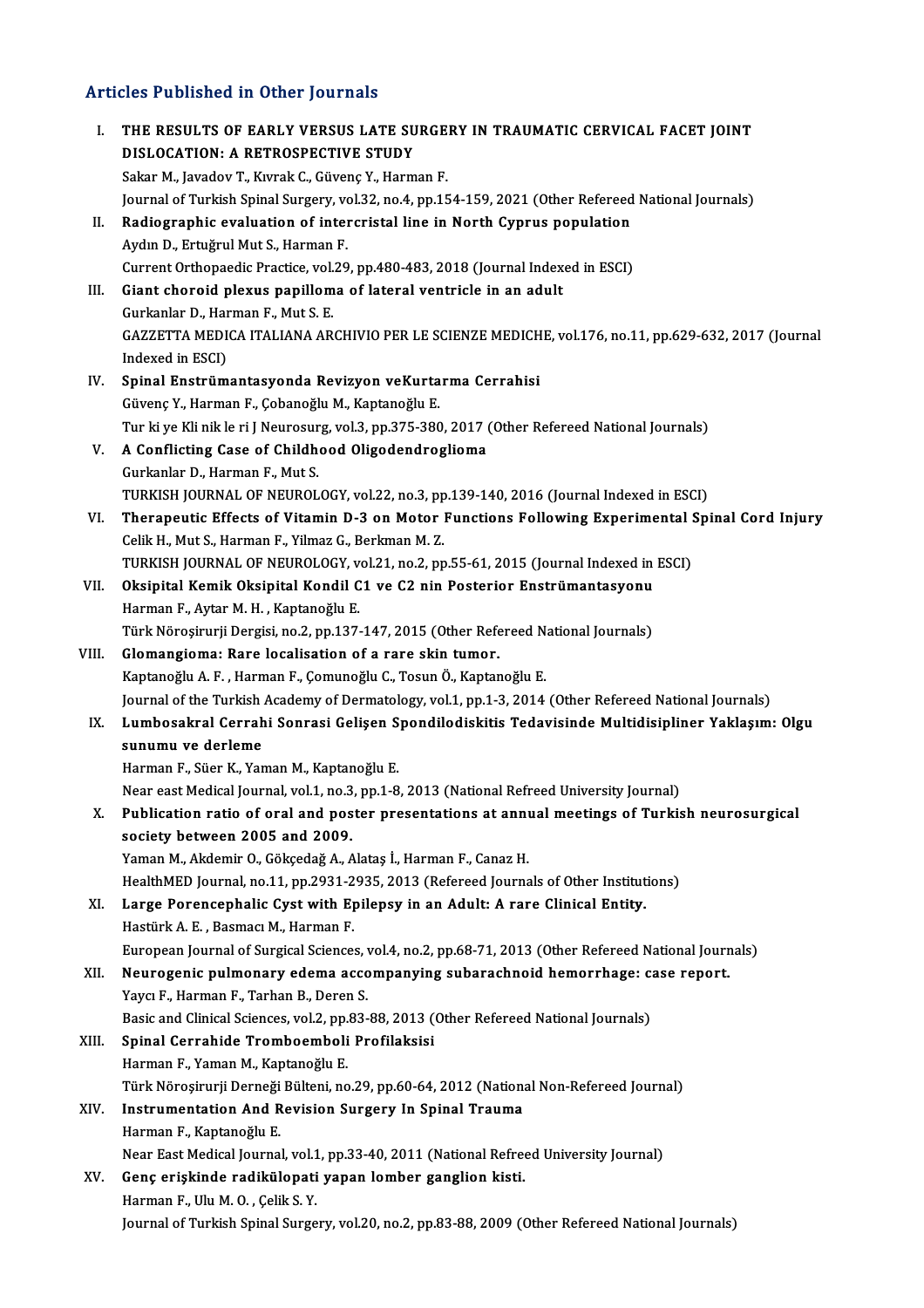# XVI.<br>1998 - Komber intradural disk penetrasyonları.<br>1998 - Kohraman S. Sirin S. Harman E. Erdeğan E. Lomber intradural disk penetrasyonlar<br>Kahraman S., Şirin S., Harman F., Erdoğan E.<br>Journal of Turkich Spinal Surgery, vol 20, no

Kahraman S., Șirin S., Harman F., Erdoğan E.<br>Journal of Turkish Spinal Surgery, vol.20, no.1, pp.53-58, 2009 (Other Refereed National Journals)

### Books&Book Chapters

ooks & Book Chapters<br>I. Yaşlı Hastayı Enstrumante ederken Dikkaey Edilecek Hususlar: Vida Yerleştirme, Redüksiyon ve<br>Maninülasyonlar na 2001 unap<br>Yaşlı Hastayı Ens<br>Manipülasyonlar Yaşlı Hastayı Enstr<br>Manipülasyonlar<br>Güvenç Y., Harman F.<br>in: Yaslanan Omurga

**Manipülasyonlar**<br>Güvenç Y., Harman F.<br>in: Yaşlanan Omurga, Serkan Şimşek,Ali Dalgıç,Mesut yılmaz,Ahmet dağtekin,Kudret Türeyen,Serdar Işık,Cüneyt Güvenç Y., Harman F.<br>in: Yaşlanan Omurga, Serkan Şimşek,Ali Dalgıç,Mesut yılmaz,Ahmet dağtekin,Kudret Türeyen,Serdar Işık,Cüneyt<br>temiz,Eda Gürçay,Onur yaman,Ahmet Gürhan Gürçay, Editor, Türk Nöroşirurji Derneği Spinal ve P in: Yaşlanan Omurga, Serkan Şimşek,Ali Dalgıç,Mesut yılmaz,Ahmet dağtı<br>temiz,Eda Gürçay,Onur yaman,Ahmet Gürhan Gürçay, Editor, Türk Nöro<br>Cerrahisi Öğretim ve Eğitim Grubu Yayınları, Ankara, pp.213-219, 2019<br>İnterventehnel temiz,Eda Gürçay,Onur yaman,Ahmet Gürhan Gürçay, Editor, Türk Nöroşirurji Derneğ<br>Cerrahisi Öğretim ve Eğitim Grubu Yayınları, Ankara, pp.213-219, 2019<br>II. İntervertebral Diskin Rejenerasyon Çalışmaları ve Gelecek Tedavidek

# Cerrahisi Öğretim ve Eğitim Grubu Yayınları, Ankara, pp.213-219, 2019<br>II. İntervertebral Diskin Rejenerasyon Çalışmaları ve Gelecek Tedavideki Yeri<br>Sönmez Ö., Güvenç Y., Harman F.

İntervertebral Diskin Rejenerasyon Çalışmaları ve Gelecek Tedavideki Yeri<br>Sönmez Ö., Güvenç Y., Harman F.<br>in: Yaşlanan Omurga, Serkan Şimşek,Ali Dalgıç,Mesut yılmaz,Ahmet dağtekin,Kudret türeyen,Serdar Işık,Cüneyt<br>temir Ed Sönmez Ö., Güvenç Y., Harman F.<br>in: Yaşlanan Omurga, Serkan Şimşek,Ali Dalgıç,Mesut yılmaz,Ahmet dağtekin,Kudret türeyen,Serdar Işık,Cüneyt<br>temiz,Eda Gürçay,Onur Yaman,Ahmet Gürhan Gürçay, Editor, Türk Nöroşirurji Dergisi in: Yaşlanan Omurga, Serkan Şimşek,Ali Dalgıç,Mesut yılma<br>temiz,Eda Gürçay,Onur Yaman,Ahmet Gürhan Gürçay, Edit<br>Cerrahisi Eğitim Grubu Yayınları , Ankara, pp.27-33, 2019<br>Servikal apandilatik muslanati, Prasnas ve prasnas temiz,Eda Gürçay,Onur Yaman,Ahmet Gürhan Gürçay, Editor, Türk Nöroşirurji Dergisi Spinal ve Periferik Sinir<br>Cerrahisi Eğitim Grubu Yayınları , Ankara, pp.27-33, 2019<br>III. Servikal spondilotik myelopati. Prognoz ve prognozu Cerrahisi Eğitim Grubu Yayınları , Ankara, pp.27-33, 2019<br>Servikal spondilotik myelopati. Prognoz ve prognozu etl<br>Harman F., Aytar M. H. , Güvenç Y., Çobanoğlu M., Kaptanoğlu E.<br>in: Türkiye Klinikleri Servikal dejeneratif

Servikal spondilotik myelopati. Prognoz ve prognozu etkileyen faktörler.<br>Harman F., Aytar M. H. , Güvenç Y., Çobanoğlu M., Kaptanoğlu E.<br>in: Türkiye Klinikleri Servikal dejeneratif hastalıklar özel sayısı., Ali Arslantaş, Harman F., Aytar M. H. ,<br>in: Türkiye Klinikleri Ser<br>Ankara, pp.84-89, 2018<br>Sninal Traumalarda G in: Türkiye Klinikleri Servikal dejeneratif hastalıklar özel say<br>Ankara, pp.84-89, 2018<br>IV. Spinal Travmalarda Güncel ve sık kullanılan ölçekler<br>Frdoğan O. Harman F

# Ankara, pp.84-89, 2018<br><mark>Spinal Travmalarda</mark><br>Erdoğan O., Harman F.<br>in: Omurga ve Omuriki

Spinal Travmalarda Güncel ve sık kullanılan ölçekler<br>Erdoğan O., Harman F.<br>in: Omurga ve Omurilik Cerrahisinde Tanı El kitabı, Kadir kotil,Cüneyt Temiz,Erkan kaptanoğlu,Tahsin Erman,Özkan<br>Ates Ali Dalgıs İlke Salmaz, Edita Erdoğan O., Harman F.<br>in: Omurga ve Omurilik Cerrahisinde Tanı El kitabı, Kadir kotil,Cüneyt Temiz,Erkan kaptanoğ<br>Ateş,Ali Dalgıç,İlke Solmaz, Editor, Buluş Tasarım ve Matbaacılık, Ankara, pp.413-420, 2017<br>Anteriar Servika in: Omurga ve Omurilik Cerrahisinde Tanı El kitabı, Kadir koti<br>Ateş,Ali Dalgıç,İlke Solmaz, Editor, Buluş Tasarım ve Matbaacı<br>V. Anterior Servikal Diskektomi ve Kafes Yerleştirilmesi<br>Güyana V. Harman E. Kaptanağlu E Ateş,Ali Dalgıç,İlke Solmaz, Editor, Bu<br>**Anterior Servikal Diskektomi ve**<br>Güvenç Y., Harman F., Kaptanoğlu E.<br>in: Servikal ve Terakal Omurganın D.

Güvenç Y., Harman F., Kaptanoğlu E.<br>in: Servikal ve Torakal Omurganın Dejeneratif Hastalıkları, Kadir Kotil,Cüneyt Temiz,Erkan Kaptanoğlu,Tahsin Güvenç Y., Harman F., Kaptanoğlu E.<br>in: Servikal ve Torakal Omurganın Dejeneratif Hastalıkları, Kadir Kotil,Cüneyt Temiz,Erkan Kaptanoğlu,Tahsin<br>Erman,Özkan Ateş,Ali Dalgıç,İlker Solmaz, Editor, Buluş Tasarım ve Matbaacılı in: Servikal<br>Erman,Özk<br>227, 2017<br>Sninel ve Erman,Özkan Ateş,Ali Dalgıç,İlker Solmaz<br>227, 2017<br>VI. Spinal ve periferik sinir hastalıkları<br>Hanman E 227, 2017<br>Spinal ve<br>Harman F.<br>in: Tomal v

Harman F.<br>in: Temel ve klinik nöroşirurji soruları, Mevci Özdemir, Editor, İntertıp Yayınevi, İzmir, pp.301, 2016

### VII. Deformite cerrahisi sırasında omuriliğin monitörizasyonu

Egemen E., Harman F., Gürsoy Özdemir Y.

in: Spinal Deformiteler, Sedat Dalbayrak,Onur Yaman,Erkan kaptanoğlu,Serkan Şimşek,Özkan Ateş,Ali Dalgıç, Editor, Egemen E., Harman F., Gürsoy Özdemir Y.<br>in: Spinal Deformiteler, Sedat Dalbayrak,Onur Yaman,Erkan kaptanoğlu,Serkan Şimşe<br>Buluş Tasarım ve Matbaacılık Hizmetleri San. Tic. Ankara, Ankara, pp.111-116, 2015<br>Anatomi Buluş Tasarım ve Matbaacılık Hizmetler<br><mark>Anatomi</mark><br>Gürkanlar D., Harman F., Kaptanoğlu E.<br>in: Ear lataral disk barnileri, Cüncel Sniı

VIII. Anatomi<br>Gürkanlar D., Harman F., Kaptanoğlu E.

Anatomi<br>Gürkanlar D., Harman F., Kaptanoğlu E.<br>in: Far lateral disk hernileri. Güncel Spinal Cerrahi Kitaplar Serisi, Erkan Kaptanoğlu, Editor, İntertıp Yayınevi, İzmir,<br>nn 25 50, 2015 Gürkanlar D., Ha<br>in: Far lateral di<br>pp.25-50, 2015<br>Olau Sunumlar

# pp.25-50, 2015<br>IX. **Olgu Sunumları**

KaptanoğluE.,HarmanF.,GürkanlarD.

Olgu Sunumları<br>Kaptanoğlu E., Harman F., Gürkanlar D.<br>in: Far lateral disk hernileri. Güncel Spinal Cerrahi Kitaplar Serisi, Erkan Kaptanoğlu, Editor, İntertıp Yayınevi, İzmir,<br>nn 155,172, 2015 Kaptanoğlu E., Har<br>in: Far lateral disk<br>pp.155-172, 2015<br>Enidemiyeleji

## pp.155-172, 2015<br>X. Epidemiyoloji

Harman F., Gürkanlar D.

**Epidemiyoloji**<br>Harman F., Gürkanlar D.<br>in: Far lateral disk hernileri. Güncel Spinal Cerrahi Kitaplar Serisi, Erkan Kaptanoğlu, Editor, İntertıp Yayınevi, İzmir,<br>nn 7,13,2015 Harman F., Gü<mark>ı</mark><br>in: Far lateral q<br>pp.7-13, 2015<br>Klinik pp 7-13, 2015<br>XI. Klinik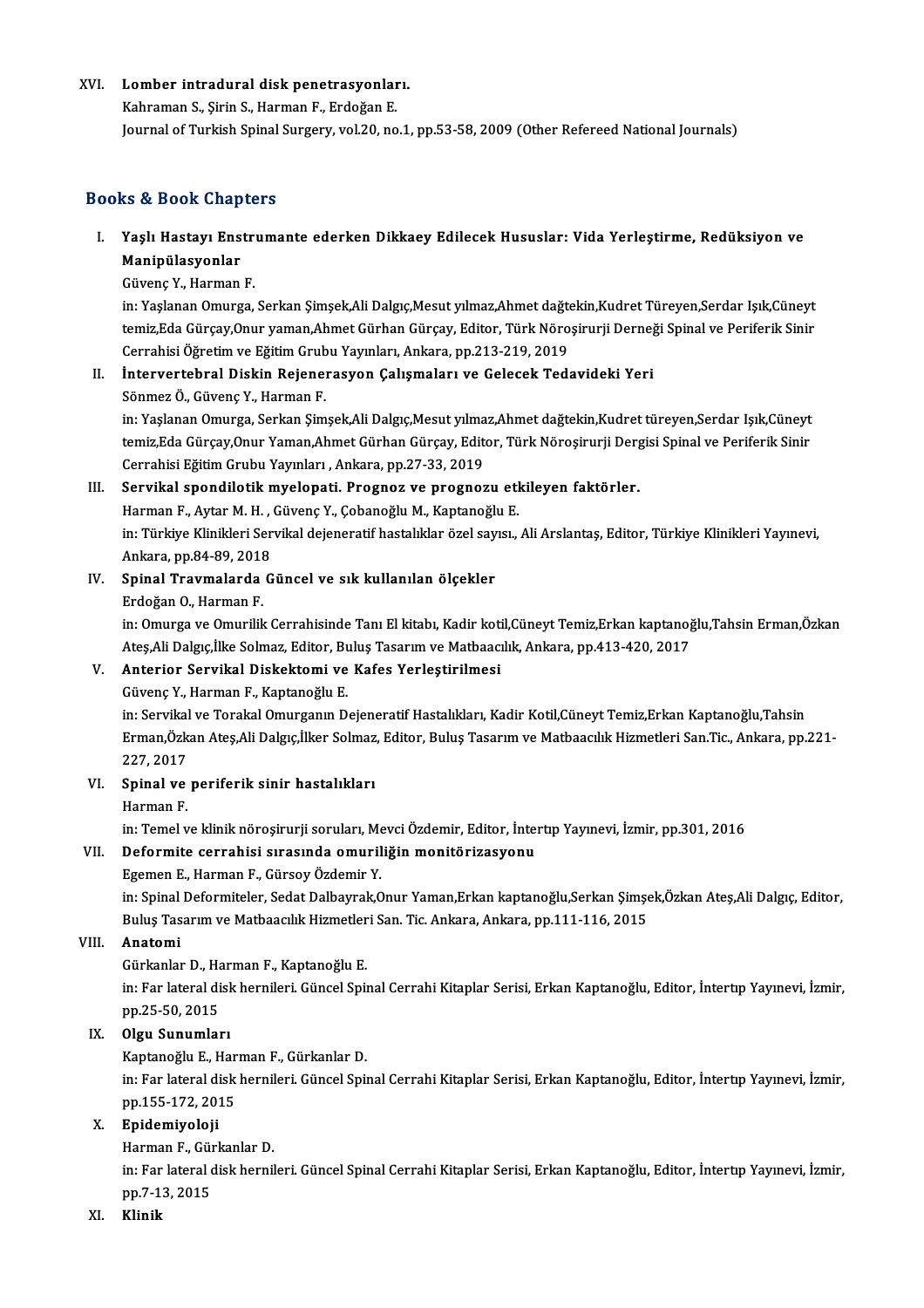**Harman F., Kaptanoğlu E.<br>Harman F., Kaptanoğlu E.**<br>in: Ean latenal diek bernile

in: Far lateral disk hernileri. Güncel Spinal Cerrahi Kitaplar Serisi, Erkan Kaptanoğlu, Editor, İntertıp yayınevi, İzmir,<br>pp.15-24, 2015 Harman F., Kapt<br>in: Far lateral di<br>pp.15-24, 2015<br>iliak kanat (Be in: Far lateral disk hernileri. Güncel Spinal Cerrahi Ki<br>pp.15-24, 2015<br>XII. İliak kanat (Pelvik) vida yerleştirme teknikleri<br>Hanman E. Asarağlu E

# pp.15-24, 2015<br>İli<mark>ak kanat (Pelvik) v</mark><br>Harman F., Acaroğlu E.<br>in: Spinal Enstrumantas

Harman F., Acaroğlu E.

in: Spinal Enstrumantasyon Teknikleri, Erkan Kaptanoğlu,Emre Acaroğlu, Editor, İntertıp Yayınevi, İzmir, pp.279-<br>286, 2014 in: Spinal Enstrumantasyon Teknikleri, I<br>286, 2014<br>XIII. Sakrum vida yerleştirme teknikleri<br>Harman E. Kantanoğlu E

# 286, 2014<br><mark>Sakrum vida yerleştirn</mark><br>Harman F., Kaptanoğlu E.<br>in: Spinal Enstrumantasıs

Sakrum vida yerleştirme teknikleri<br>Harman F., Kaptanoğlu E.<br>in: Spinal Enstrumantasyon Teknikleri, Erkan Kaptanoğlu,Emre Acaroğlu, Editor, İntertıp Yayınevi, İzmir, pp.271-Harman F.,<br>in: Spinal E<br>277, 2014<br>Spinal tün

# XIV. Spinal tümörlerde palyatif cerrahi yaklaşımlar

HarmanF.,CeylanD.,KaptanoğluE.

Spinal tümörlerde palyatif cerrahi yaklaşımlar<br>Harman F., Ceylan D., Kaptanoğlu E.<br>in: Omurga ve omurilik tümörleri, Sedat Dalbayrak,Erkan Kaptanoğlu,Serkan Şimşek,Özkan Ateş,Ali Dalgıç, Editor, Harman F., Ceylan D., Kaptanoğlu E.<br>in: Omurga ve omurilik tümörleri, Sedat Dalbayrak,Erkan Kaptanoğlu,Serkan Şimşek,<br>Buluş Tasarım ve Matbaacılık Hizmetleri San. Tic. Ankara, Ankara, pp.278-284, 2014<br>Lambar padiltül vida Buluş Tasarım ve Matbaacılık Hizmetleri San. Tic. Ankara, Ankara, pp.278-284, 2014

## XV. Lomber pedikül vida yerleştirme teknikleri

Lomber pedikül vida yerleştirme teknikleri<br>Harman F.<br>in: Spinal Enstrumantasyon Teknikleri, Erkan Kaptanoğlu,Emre Acaroğlu, Editor, İntertıp Yayınevi, İzmir, pp.241-Harman F.<br>in: Spinal E<br>252, 2014<br>Malian an in: Spinal Enstrumantasyon Teknikleri, Erkan Kaptanoğ<br>252, 2014<br>XVI. Malign spinal tümör tedavisinde beklenti nedir?<br>Carue C. Harman E. Kaptanoğlu E 252, 2014<br>Malign spinal tümör tedavisind<br>Çavuş G., Harman F., Kaptanoğlu E.<br>in: Omurga ve omurilik tümörleri. S

Çavuş G., Harman F., Kaptanoğlu E.<br>in: Omurga ve omurilik tümörleri, Sedat Dalbayrak,Erkan Kaptanoğlu,Serkan Şimşek,Özkan Ateş,Ali Dalgıç, Editor, Çavuş G., Harman F., Kaptanoğlu E.<br>in: Omurga ve omurilik tümörleri, Sedat Dalbayrak,Erkan Kaptanoğlu,Serkan Şimşek,<br>Buluş Tasarım ve Matbaacılık Hizmetleri San. Tic. Ankara, Ankara, pp.202-209, 2014<br>Tenakal podikül ve eks in: Omurga ve omurilik tümörleri, Sedat Dalbayrak,Erkan Kaptanoğlu,Se<br>Buluş Tasarım ve Matbaacılık Hizmetleri San. Tic. Ankara, Ankara, pp.20<br>XVII. Torakal pedikül ve ekstrapediküler vida yerleştirme teknikleri<br>Harman Buluş Tasarım ve Matbaa<br><mark>Torakal pedikül ve eks</mark><br>Harman F., Kaptanoğlu E.<br>in: Spinal onstrumantasys

Torakal pedikül ve ekstrapediküler vida yerleştirme teknikleri<br>Harman F., Kaptanoğlu E.<br>in: Spinal enstrumantasyon teknikleri, Erkan Kaptanoğlu,Emre Acaroğlu, Editor, İntertıp Yayınevi, İzmir, pp.227-Harman F.,<br>in: Spinal e<br>239, 2014<br>Sninonoly

## 239, 2014<br>XVIII. Spinopelvik Fiksasyon

Kaptanoğlu E., Zileli M., Harman F.

Spinopelvik Fiksasyon<br>Kaptanoğlu E., Zileli M., Harman F.<br>in: Omurilik ve Omurga Cerrahisi, Mehmet Zileli,Ali Fahir Özer, Editor, İntertıp Yayınevi, İzmir, pp.1657-1668, 2013<br>Asil Hastanın Transportu in: Omurilik ve Omurga Cerrahisi, M<br><mark>Acil Hastanın Transportu</mark><br>Yılmaz G., Harman F., Kaptanoğlu E.<br>in: Acil Hastava Yaklasım, Erkan Kar

XIX. Acil Hastanın Transportu

Acil Hastanın Transportu<br>Yılmaz G., Harman F., Kaptanoğlu E.<br>in: Acil Hastaya Yaklaşım, Erkan Kaptanoğlu, Editor, İntertıp Yayınevi, İzmir, pp.5-14, 2013<br>Nönosinunii asilleni

XX. Nöroşirurji acilleri<br>Harman F., Yılmaz G., Kaptanoğlu E. in: Acil Hastaya Yaklaşım, Erkan Kap<br>**Nöroşirurji acilleri**<br>Harman F., Yılmaz G., Kaptanoğlu E.<br>in: Asil Hastaya Yaklasım, Erkan Kar in:AcilHastayaYaklaşım,ErkanKaptanoğlu,Editor, İntertıpYayınevi, İzmir,pp.163-174,2013

## XXI. Spinal Travmada Tromboemboliden Korunma

Harman F., Yaman M., Kaptanoğlu E. in: Omurga ve Omurilik Yaralanmaları, Murat Hancı,Belgin Erhan, Editor, İntertip Yayınevi, İzmir, pp.428-432, 2012

## Refereed Congress / Symposium Publications in Proceedings

- efereed Congress / Symposium Publications in Proceedings<br>I. Aynı hastada farklı bölgeye ikinci spinal kord stimülatörü (SCS) uygulaması.<br>Harman E. Sansan S. Güyane V. Althulut E. Harman F., Şencan S., Güvenç Y., Akbulut F.<br>Harman F., Şencan S., Güvenç Y., Akbulut F.<br>Türk Nörocirurii Derneği 24, bilimsel Kong Aynı hastada farklı bölgeye ikinci spinal kord stimülatörü (S<br>Harman F., Şencan S., Güvenç Y., Akbulut F.<br>Türk Nöroşirurji Derneği 34. bilimsel Kongresi, 30 September 2021<br>Komnlike eksis fraktürlerinde baraket konuvusu sen Harman F., Şencan S., Güvenç Y., Akbulut F.<br>Türk Nöroşirurji Derneği 34. bilimsel Kongresi, 30 September 2021<br>II. Komplike aksis fraktürlerinde hareket koruyucu cerrahi: Cerrahi Teknik.<br>Güyane Y. Harman E. Kumek G.
- Türk Nöroşirurji Derneği 34. bi<br><mark>Komplike aksis fraktürlerin</mark><br>Güvenç Y., Harman F., Kıvrak C.<br>Türk Nörosinurji Derneği 34. Bi Komplike aksis fraktürlerinde hareket koruyucu cerrahi: Cerrahi Teknik.<br>Güvenç Y., Harman F., Kıvrak C.<br>Türk Nöroşirurji Derneği 34. Bilimsel Kongresi, İstanbul, Turkey, 30 September - 03 October 2021, pp.1<br>Enfektif andeka

Güvenç Y., Harman F., Kıvrak C.<br>I I. Enfektif endokardite bağlı gelişen torakal apse, akut çökme kırığı ve parapleji olgusu.<br>III. Enfektif endokardite bağlı gelişen torakal apse, akut çökme kırığı ve parapleji olgusu.<br>Hanm Türk Nöroşirurji Derneği 34. Bilimsel Kon<br><mark>Enfektif endokardite bağlı gelişen to</mark>ı<br>Harman F., Güvenç Y., Karagöz A., Laçin T.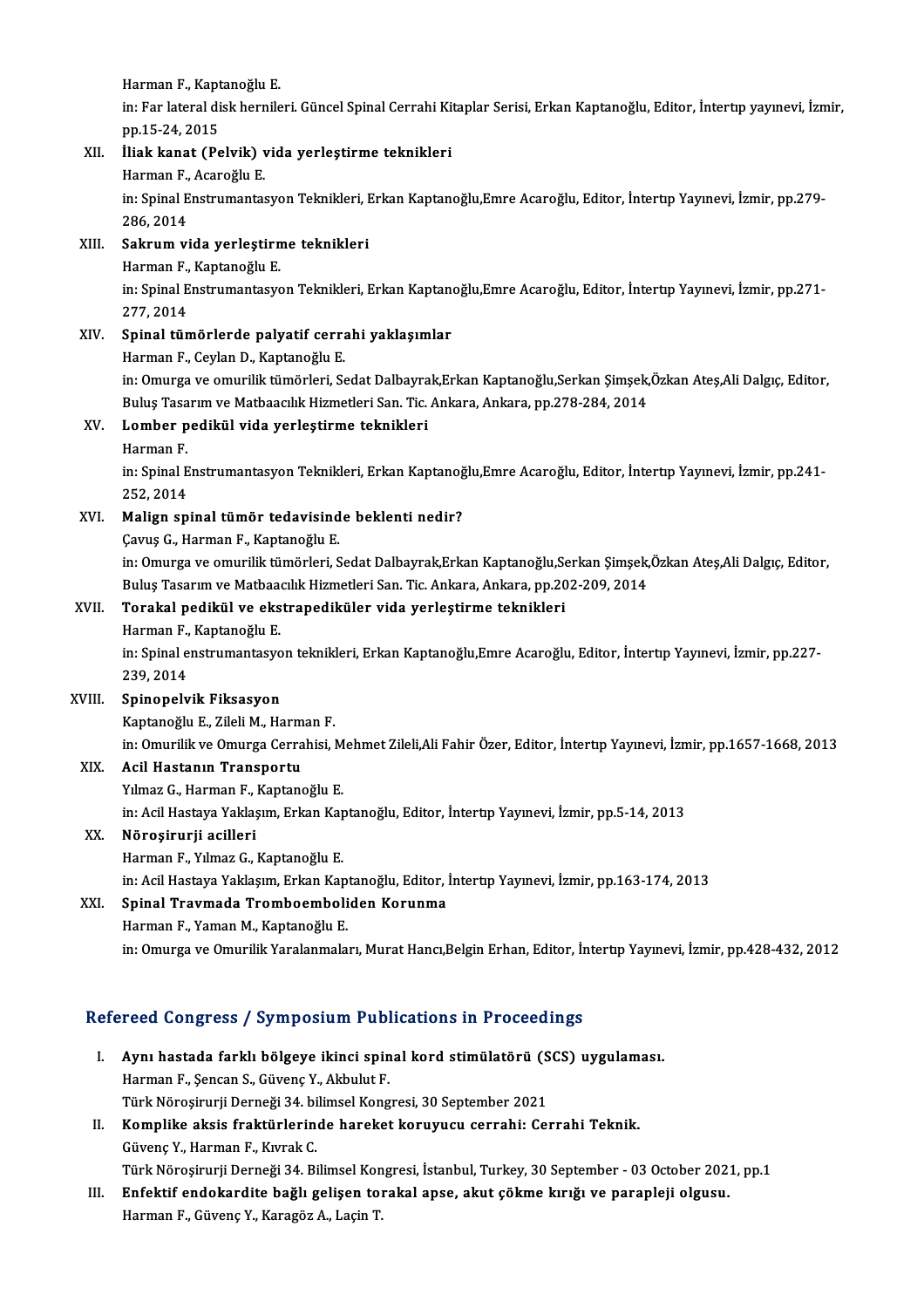Türk Nöroşirurji Derneği 34. bilimsel Kongresi, İstanbul, Turkey, 30 September 2021<br>Anteriar servikel serrebiden yürmi sene senre servikel pleğun önefegyeten s

- IV. Anterior servikal cerrahiden yirmi sene sonra servikal plağın özefagustan girerek barsaklardan Türk Nöroşirurji Derneği 34. bilimsel Kongresi, İstanbul, Turke<br>Anterior servikal cerrahiden yirmi sene sonra servikal<br>atılması ve bir yıl sonra gelişen özefagus fistülü tamiri.<br>Harman E. Güyane V. Karagör A. Simsek İ. Les HarmanF.,GüvençY.,KaragözA.,Şimşekİ.,LaçinT. Türk Nöroşirurji Derneği 34. bilimsel Kongresi, 30 September 2021
- V. Pediyatrik Hastalarda Yüksek Oksijen Konsantrasyonu Kullanımı Artmış Morbidite ile İlişkilidir Türk Nöroşirurji Derneği 34. bilimsel Kongresi, 30 September 2021<br><mark>Pediyatrik Hastalarda Yüksek Oksijen Konsantrasyonu Kullanımı Artmış</mark><br>Saraçoğlu A., Zengin S. Ü. , Yalındağ Öztürk N., Nistaliyev S., Harman F., Aykaç Z. Z 53. TÜRK ANESTEZİYOLOJİ VE REANİMASYON DERNEĞİ ULUSAL KONGRESİ, Antalya, Turkey, 7 - 10 November<br>2019 Saraço<br>53. TÜ<br>2019 53. TÜRK ANESTEZİYOLOJİ VE REANİMASYON DERNEĞİ ULUSAL KONGRESİ, Antalya, Turkey, 7 - 10 Nove<br>2019<br>VI. Pediatrik hastalarda yüksek oksijen konsantrasyonu kullanımı artmış morbidite ile ilişkilidir.<br>SARAÇQĞLUA, ZENÇİN S Ü. Ö
- 2019<br>Pediatrik hastalarda yüksek oksijen konsantrasyonu kullanımı artmış ı<br>SARAÇOĞLU A., ZENGİN S. Ü. , ÖZTÜRK M. N. , Niftaliyev S., HARMAN F., Aykaç Z.<br>52. Ulucal Türk Anesteriyeleji ve Beanimesyon Derneği Konsresi Turka Pediatrik hastalarda yüksek oksijen konsantrasyonu kullanımı artmış morbidite ile iliş<br>SARAÇOĞLU A., ZENGİN S. Ü. , ÖZTÜRK M. N. , Niftaliyev S., HARMAN F., Aykaç Z.<br>53. Ulusal Türk Anesteziyoloji ve Reanimasyon Derneği Ko SARAÇOĞLU A., ZENGİN S. Ü. , ÖZTÜRK M. N. , Niftaliyev S., HARMAN F., Aykaç Z.<br>53. Ulusal Türk Anesteziyoloji ve Reanimasyon Derneği Kongresi, Turkey, 7 - 10 November 2019<br>VII. Meningomyelosel sonrası gelişen lomber ki
- 53. Ulusal Türk Anesteziyoloji ve Reanimasyon De<br>Meningomyelosel sonrası gelişen lomber kil<br>posterior enstrumantasyon: Cerrahi teknik.<br>CÜVENC V. HAPMAN E Meningomyelosel son<br>posterior enstrumant<br>GÜVENÇ Y., HARMAN F.<br>Türk Nänesinurii Dernei GÜVENÇ Y., HARMAN F.<br>Türk Nöroşirurji Derneği SPSCG Yaşlanan Omurga Sempozyumu, Turkey, 31 October - 03 November 2019, vol.29

GÜVENÇ Y., HARMAN F.<br>Türk Nöroşirurji Derneği SPSCG Yaşlanan Omurga Sempozyumu, Turkey, 31 October - 03 November 2019,<br>VIII. Meningomyelosel Sonrası Gelişen Lomber Kifoz Deformitesinde Vertebral Kolon Rezeksiyonu<br>İlaBester Türk Nöroşirurji Derneği SPSCG Yaşlanan Omurga Sem<br>Meningomyelosel Sonrası Gelişen Lomber Kifoz<br>İlePosterior Enstrumantasyon: Cerrahisi Teknik<br>Güyene V. Harman E İlePosterior Enstrumantasyon: Cerrahisi Teknik<br>Güvenç Y., Harman F. İlePosterior Enstrumantasyon: Cerrahisi Teknik<br>Güvenç Y., Harman F.<br>Yaşlanan Omurga Sempozyumu, Antalya, Turkey, 31 October - 03 November 2019, vol.29, no.3, pp.17-18<br>PROWN SEQUARD SENDROMU İLE SEVREDEN SRONTAN SERVİKAL ER

IX. BROWN-SEQUARD SENDROMU İLE SEYREDEN SPONTAN SERVİKAL EPİDURAL HEMATOM OLGUSU<br>Cavadov T., Erdoğan O., Güvenç Y., Harman F. Yaşlanan Omurga Sempozyumu, Antalya, Turl<br><mark>BROWN-SEQUARD SENDROMU İLE SEYR</mark><br>Cavadov T., Erdoğan O., Güvenç Y., Harman F.<br>Türk Nörosirürü Derneği 33. Bilimsel Kongre

BROWN-SEQUARD SENDROMU İLE SEYREDEN SPONTAN SERVİKAL EPİDURAL HEMATO!<br>Cavadov T., Erdoğan O., Güvenç Y., Harman F.<br>Türk Nöroşirürji Derneği 33. Bilimsel Kongresi, Antalya, Turkey, 11 - 14 April 2019, vol.29, pp.381<br>AVNI SE

Cavadov T., Erdoğan O., Güvenç Y., Harman F.<br>Türk Nöroşirürji Derneği 33. Bilimsel Kongresi, Antalya, Turkey, 11 - 14 April 2019, vol.29, pp.381<br>X. AYNI SEVİYEDE UZAK LATERAL VE DİSTAL FORAMİNAL SEKESTRE DİSK HERNİSİ: Türk Nöroşirürji Derneği 33. Bilims<br>AYNI SEVİYEDE UZAK LATERAL<br>KONFÜZYONU NASIL ÖNLERİZ?<br>Harman E. Erdeğan O. Güyene V. G AYNI S<mark>EVİYEDE UZAK LATERAL VE DİST<br>KONFÜZYONU NASIL ÖNLERİZ?<br>Harman F., Erdoğan O., Güvenç Y., Cavadov T.<br>Türk Nörocirürü Dorneği 33. Bilimsel Kongre</mark> KONFÜZYONU NASIL ÖNLERİZ?<br>Harman F., Erdoğan O., Güvenç Y., Cavadov T.<br>Türk Nörosirürji Derneği 33. Bilimsel Kongresi, Antalya, Turkey, 11 - 14 April 2019, vol.29, pp.391

XI. ÇOCUKTA OKUL MASASI İLE PENETREN KAFA TRAVMASI OLGUSU GüvençY.,Niftaliyev S.,GuliyevA.,HarmanF. COCUKTA OKUL MASASI İLE PENETREN KAFA TRAVMASI OLGUSU<br>Güvenç Y., Niftaliyev S., Guliyev A., Harman F.<br>Türk Nöroşirürji Derneği 33. Bilimsel Kongresi, Antalya, Turkey, 11 - 14 April 2019, vol.29, pp.393<br>SERVİKAL DEJENERATİE

XII. SERVİKAL DEJENERATİF SPONDİLOZLU HASTALARDA MİNÖR TRAVMA SONRASI GELİŞEN<br>KUADRİPLEJİ Türk Nöroşirür<br><mark>SERVİKAL DE</mark><br>KUADRİPLEJİ<br>Cüyene V. Alth

GüvençY.,AkbulutF.,GuliyevA.,HarmanF. KUADRİPLEJİ<br>Güvenç Y., Akbulut F., Guliyev A., Harman F.<br>Türk Nöroşirürji Derneği 33. Bilimsel Kongresi, Antalya, Turkey, 11 - 14 April 2019, vol.29, pp.391<br>Konus medülleris metastaru. Olsu sunumu Güvenç Y., Akbulut F., Guliyev A., Harman F.<br>Türk Nöroşirürji Derneği 33. Bilimsel Kongresi, .<br>XIII. Konus medüllaris metastazı: Olgu sunumu.<br>Güvene Y. Althulut E. Guliyev A. Harman E.

Türk Nöroşirürji Derneği 33. Bilimsel Kongı<br><mark>Konus medüllaris metastazı: Olgu sun</mark>u<br>Güvenç Y., Akbulut F., Guliyev A., Harman F.<br>Türk Nörosirii Derneği 32. Bilimsel Kongres Konus medüllaris metastazı: Olgu sunumu.<br>Güvenç Y., Akbulut F., Guliyev A., Harman F.<br>Türk Nöroşirji Derneği 33. Bilimsel Kongresi, Antalya, Turkey, 11 - 14 April 2019, pp.390

Güvenç Y., Akbulut F., Guliyev A., Harman F.<br>Türk Nöroşirji Derneği 33. Bilimsel Kongresi, Antalya, Turkey, 11 - 14 April 2019, pp.390<br>XIV. GEÇ DÖNEMDE OPERE EDİLEN, AYNI ANDA FARKLI HEMİSFERLERDE İZLENEN SEREBELLAR<br>HE Türk Nöroşirji Derneği 33. Bilimsel Kongresi, Antalya,<br>GEÇ DÖNEMDE OPERE EDİLEN, AYNI ANDA FAF<br>HEMATOM VE SEREBELLAR ENFARKT OLGUSU<br>Culivey A. Akbulut E. Güyene V. Harman E GEÇ DÖNEMDE OPERE EDİLEN, AYNI A<br>HEMATOM VE SEREBELLAR ENFARKT<br>Guliyev A., Akbulut F., Güvenç Y., Harman F.<br>Türk Nörosirürü Derneği 33, Bilimsel Konsu HEMATOM VE SEREBELLAR ENFARKT OLGUSU<br>Guliyev A., Akbulut F., Güvenç Y., Harman F.<br>Türk Nöroşirürji Derneği 33. Bilimsel Kongresi, Antalya, Turkey, 11 - 14 April 2019, vol.29, pp.395<br>Atlantseltsiyel dislekseyene seben elen

Guliyev A., Akbulut F., Güvenç Y., Harman F.<br>Türk Nöroşirürji Derneği 33. Bilimsel Kongresi, Antalya, Turkey, 11 - 14 April 2019, v<br>XV. Atlantoaksiyel dislokasyona sebep olan spondilometafizyel displazi olgusu.<br>Sebin Y Türk Nöroşirürji Derneği 33. Bilimsel K<br><mark>Atlantoaksiyel dislokasyona sebep</mark><br>Şahin Y., Çekiç E., Güvenç Y., Harman F.<br>Türk Nörosin Der, <sup>22.</sup> Bilimsel Kongres Atlantoaksiyel dislokasyona sebep olan spondilometafizyel displazi<br>Şahin Y., Çekiç E., Güvenç Y., Harman F.<br>Türk Nöroşir. Der. 33. Bilimsel Kongresi, Antalya, Turkey, 11 - 14 April 2019<br>TORAKAL SRİNAL KANALIN ORTASINDAN GE

## Şahin Y., Çekiç E., Güvenç Y., Harman F.<br>Türk Nöroşir. Der. 33. Bilimsel Kongresi, Antalya, Turkey, 11 - 14 April 2019<br>XVI. TORAKAL SPİNAL KANALIN ORTASINDAN GEÇEN VE NÖROLOJİK DEFİSİTE NEDEN OLMAYAN DELİCİ Türk Nöroşir. Der. 33. Bilimsel Kongresi, Antalya, Turkey, 11 - 14 April 2019<br>TORAKAL SPİNAL KANALIN ORTASINDAN GEÇEN VE NÖROLOJİK DE<br>ALET YARALANMASI<br>Akbulut F., Pınar E., Cavadov T., Güvenç Y., Harman F. TORAKAL SPİNAL KANALIN ORTASINDAN GEÇE<br>ALET YARALANMASI<br>Akbulut F., Pınar E., Cavadov T., Güvenç Y., Harman F.<br>Türk Nörocirürü Derneği 22, Bilimaal Kangrasi, Antal AL<mark>ET YARALANMASI</mark><br>Akbulut F., Pınar E., Cavadov T., Güvenç Y., Harman F.<br>Türk Nöroşirürji Derneği 33. Bilimsel Kongresi, Antalya, Turkey, 11 - 14 April 2019, vol.29, pp.383<br>EASET DİSLOKASYONUNA YOL ACAN SERVİKAL TRAVMA OL

## XVII. FASET DİSLOKASYONUNA YOL AÇAN SERVİKAL TRAVMA OLGULARININ RETROSPEKTİF OLARAK<br>İNCELENMESİ Türk Nöroşirürj<br>FASET DİSLOK<br>İNCELENMESİ

Erdoğan O., Cavadov T., Sönmez Ö., Oğlin V., Güvenç Y., Harman F.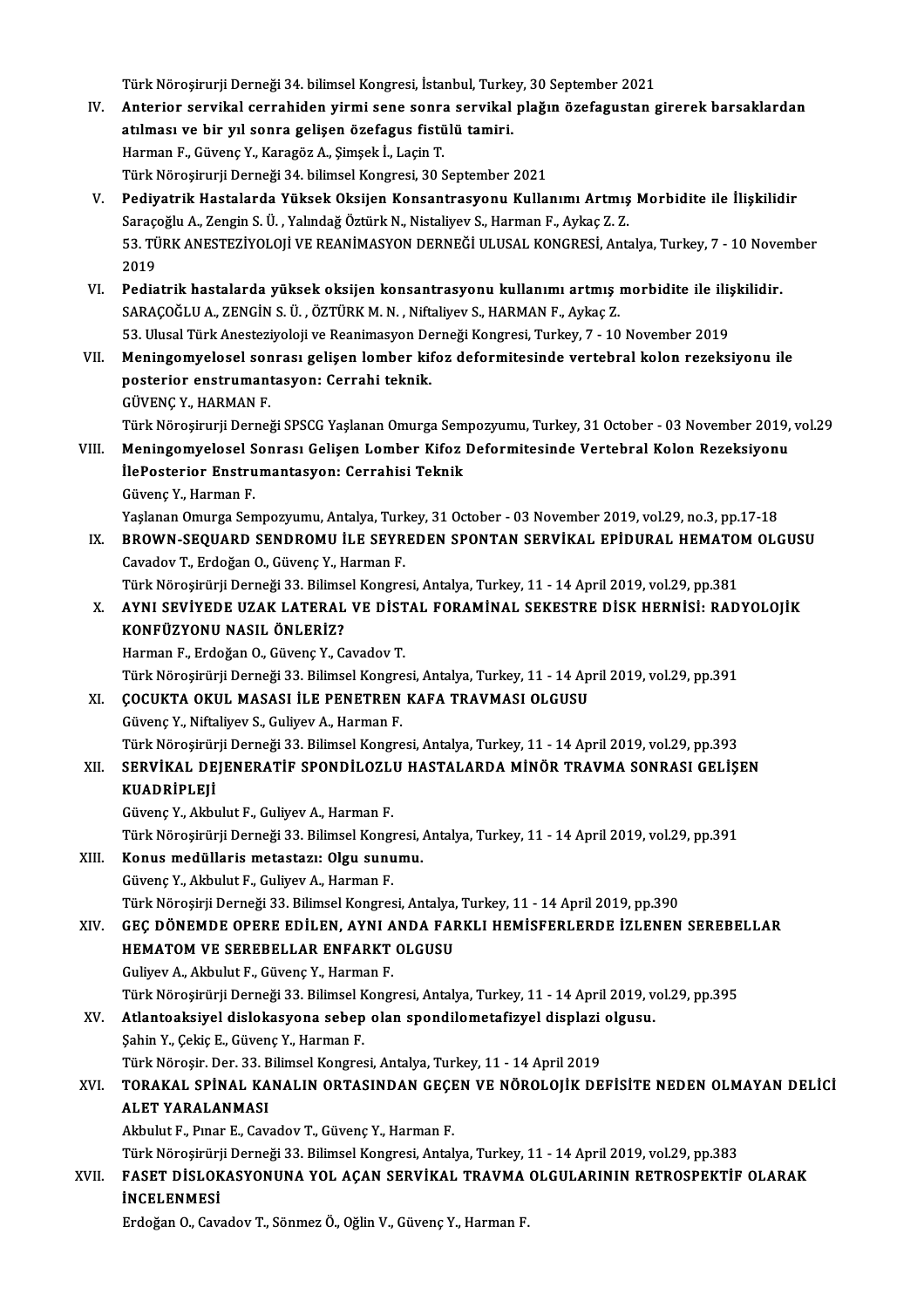Türk Nöroşirürji Derneği 33. Bilimsel Kongresi, Antalya, Turkey, 11 - 14 April 2019, vol.29, pp.204-205<br>VAREARİN KULLANIMINA RAĞLI SPONTAN SRİNAL, SURDURAL HEMATOM Türk Nöroşirürji Derneği 33. Bilimsel Kongresi, Antalya, Turkey, 11 - 14 April 2019, v<br>XVIII. VARFARİN KULLANIMINA BAĞLI SPONTAN SPİNAL SUBDURAL HEMATOM Türk Nöroşirürji Derneği 33. Bilimsel Kongresi, Antalya, Turkey, 11<br>VARFARİN KULLANIMINA BAĞLI SPONTAN SPİNAL SUBDU!<br>Cavadov T., Pınar E., Erdoğan O., Güvenç Y., Çinçin A. A. , Harman F.<br>Türk Nörosirürü Derneği 33. Bilimse VARFARİN KULLANIMINA BAĞLI SPONTAN SPİNAL SUBDURAL HEMATOM<br>Cavadov T., Pınar E., Erdoğan O., Güvenç Y., Çinçin A. A. , Harman F.<br>Türk Nöroşirürji Derneği 33. Bilimsel Kongresi, Antalya, Turkey, 11 - 14 April 2019, vol.29, Cavadov T., Pınar E., Erdoğan O., Güvenç Y., Çinçin A. A. , Harman F.<br>Türk Nöroşirürji Derneği 33. Bilimsel Kongresi, Antalya, Turkey, 11 - 14 April 2019, vol.29, pp.382<br>XIX. SPONDİLODİSKİT VAKASINDA MİNİMAL İNVAZİF OLARAK Türk Nöroşirürji Derneği 33. Bilimsel Kongresi, Antalya, Tur<br>SPONDİLODİSKİT VAKASINDA MİNİMAL İNVAZİF OL*I*<br>GİRİLEREK DİSK MESAFESİNDEN BİYOPSİ ALINMASI<br>Sabin V. Harman E. Güyang V SPONDİLODİSKİT VAKASIN<br>GİRİLEREK DİSK MESAFESİ<br>Şahin Y., Harman F., Güvenç Y.<br>Türk Nöresirürü Derneği 22, E GİRİLEREK DİSK MESAFESİNDEN BİYOPSİ ALINMASI<br>Şahin Y., Harman F., Güvenç Y.<br>Türk Nöroşirürji Derneği 33. Bilimsel Kongresi, Antalya, Turkey, 11 - 14 April 2019, vol.29, pp.269 Şahin Y., Harman F., Güvenç Y.<br>Türk Nöroşirürji Derneği 33. Bilimsel Kongresi, Antalya, Turkey, 11 - 14 April 2019, v.<br>XX. Sakrumda dev bening kemik tümöründe subtotal sakrektomi: Olgu sunumu<br>Kantanoğlu E. Güyene V. Harman Türk Nöroşirürji Derneği 33. Bilimsel Kongresi,<br>S<mark>akrumda dev bening kemik tümöründe</mark> sı<br>Kaptanoğlu E., Güvenç Y., Harman F., Akbulut F.<br>Türk Nörosirurii Derneği SBSCC Spinal Cerrebis Türk Nöroşirurji Derneği SPSCG Spinal Cerrahide Komplikasyonlar Sempozyum, Muğla, Turkey, 26 - 29 September<br>2018 Kaptanoğlu E., Güvenç Y., Harman F., Akbulut F. XXI. Omurilik Yaralanmasında Travma Sonrası Erken Dönmede Uygulanan Düşük Doz İyonize Radyasyon 2018<br>Omurilik Yaralanmasında Travma Sonrası Erken Dönmede Uygulanan Dü<br>ve Eritropoetinin Sekonder Hasarın Önlenmesinde Etkisinin İncelenmesi<br>Kantapoğlu E. Güyens Y. Barluut S. Atasay B.M., Sabin A. Harman E. Omurilik Yaralanmasında Travma Sonrası Erken Dönmede Uyg<br>ve Eritropoetinin Sekonder Hasarın Önlenmesinde Etkisinin İr<br>Kaptanoğlu E., Güvenç Y., Bozkurt S., Atasoy B. M. , Şahin A., Harman F.<br>Türk Nörosinurii Derneği Spinal ve Eritropoetinin Sekonder Hasarın Önlenmesinde Etkisinin İncelenmesi<br>Kaptanoğlu E., Güvenç Y., Bozkurt S., Atasoy B. M. , Şahin A., Harman F.<br>Türk Nöroşirurji Derneği Spinal Cerrahide Komplikasyonlar Sempozyumu, Muğla, Tu Kaptanoğlu E., Güvenç Y., Bozkurt S., Atasoy B. M. , Şahin A., Harman F.<br>Türk Nöroşirurji Derneği Spinal Cerrahide Komplikasyonlar Sempozyu<br>XXII. Spınal intradural araknoıd kıst rezeksıyonu<br>Güvenc Y., Cavadov T., Harman F. Türk Nöroşirurji Derneği Spinal Cerrahide Kom<mark><br>Spınal intradural araknoıd kıst rezeksıyon</mark><br>Güvenç Y., Cavadov T., Harman F., Kaptanoğlu E.<br>Türk Nörosirürü Derneği 22, Bilimasl Kongresi Spınal intradural araknoıd kıst rezeksıyonu<br>Güvenç Y., Cavadov T., Harman F., Kaptanoğlu E.<br>Türk Nöroşirürji Derneği 32. Bilimsel Kongresi, Antalya, Turkey, 20 - 24 April 2018<br>Kovnata Lasturtes 3 Moderatar XXIII. Keynote Lecturtes 2 Moderator<br>HARMAN F. Türk Nöroşi<br><mark>Keynote Le</mark><br>HARMAN F.<br>16th World 16th World Congress of Neurosurgery, 20 August 2107 - 25 August 2017 HARMAN F.<br>16th World Congress of Neurosurgery, 20 August 2107 - 25 Aug<br>XXIV. Epidermoid Cyst of Conus Medullaris: Two Cases Report 16th World Congress of Neurosurgery, 20 August :<br>**Epidermoid Cyst of Conus Medullaris: Two C.**<br>Çobanoğlu M., Güvenç Y., Harman F., Kaptanoğlu E.<br>Y.W. World Congress of Neurosurgery (WENS) Ista Epidermoid Cyst of Conus Medullaris: Two Cases Report<br>Çobanoğlu M., Güvenç Y., Harman F., Kaptanoğlu E.<br>XVI.World Congress of Neurosurgery (WFNS) Istanbul Congress Center, İstanbul, Turkey, 20 - 25 August 2017<br>Sninal root Çobanoğlu M., Güvenç Y., Harman F., Kaptanoğlu E.<br>XVI.World Congress of Neurosurgery (WFNS) Istanbul Congress Center, İstanbul, Turkey, 20<br>XXV. Spinal root kökenli schwannom olgularında ıntradural yaklaşımla kitle eksizyon XVI.World Congress of Neurosurgery (WFNS) Istanbul (<br>Spinal root kökenli schwannom olgularında ıntrad<br>Güvenç Y., Harman F., Pınar E., Akbulut F., Kaptanoğlu E.<br>Türk Nörosirürü Derneği 21, Bilimsel Kongresi, Antalya Spinal root kökenli schwannom olgularında ıntradural yaklaşımla kitle eksizyonu<br>Güvenç Y., Harman F., Pınar E., Akbulut F., Kaptanoğlu E.<br>Türk Nöroşirürji Derneği 31. Bilimsel Kongresi, Antalya, Turkey, 29 March - 02 April Güvenç Y., Harman F., Pınar E., Akbulut F., Kaptanoğlu E.<br>Türk Nöroşirürji Derneği 31. Bilimsel Kongresi, Antalya, Turkey, 29 M<br>XXVI. Lomber ponksiyon sonrası gelişen spinal enfeksiyon olgusu<br>Güyene V. Harman E. Erdeğan O. Türk Nöroşirürji Derneği 31. Bilimsel Kongresi, <mark>.</mark><br>Lomber ponksiyon sonrası gelişen spinal e<br>Güvenç Y., Harman F., Erdoğan O., Kaptanoğlu E.<br>Türk Nörosirurji Derneği 31. Bilimsel Kongresi Güvenç Y., Harman F., Erdoğan O., Kaptanoğlu E.<br>Türk Nörosirurji Derneği 31. Bilimsel Kongresi, Antalya, Turkey, 29 March - 02 April 2017 Güvenç Y., Harman F., Erdoğan O., Kaptanoğlu E.<br>Türk Nöroşirurji Derneği 31. Bilimsel Kongresi, Antalya, Turkey, 29<br>XXVII. Konus medullaris yerleşimli epidermoid kist: Olgu sunumu<br>Cebaneğlu M. Güyene Y. Harman E. Kantaneğl Türk Nöroşirurji Derneği 31. Bilimsel Kongresi, Ant<br><mark>Konus medullaris yerleşimli epidermoid kist:</mark><br>Çobanoğlu M., Güvenç Y., Harman F., Kaptanoğlu E.<br>Türk Nörosirurji Derneği 21. Bilimsel Kongresi, Ant Çobanoğlu M., Güvenç Y., Harman F., Kaptanoğlu E.<br>Türk Nöroşirurji Derneği 31. Bilimsel Kongresi, Antalya, Turkey, 29 March - 02 April 2017 Çobanoğlu M., Güvenç Y., Harman F., Kaptanoğlu E.<br>Türk Nöroşirurji Derneği 31. Bilimsel Kongresi, Ant<br>XXVIII. Sakral Kitlelerde Total Sakrektomi İle Tedavi Türk Nöroşirurji Derneği 31. Bilimsel Kongre<br>Sakral Kitlelerde Total Sakrektomi İle T<br>Kaptanoğlu E., Güvenç Y., Pinar E., Harman F.<br>Türk Nörosinurli Derneği 31 Bilimsel Kongre Kaptanoğlu E., Güvenç Y., Pinar E., Harman F.<br>Türk Nöroşirurji Derneği 31.Bilimsel Kongresi, Antalya, Turkey, 29 March - 02 April 2017 Kaptanoğlu E., Güvenç Y., Pinar E., Harman F.<br>Türk Nöroşirurji Derneği 31.Bilimsel Kongresi, Antalya, Turkey, 29 March - 02 A<br>XXIX. Spinal kord kompresyonuna neden olan torakal araknoid kist olguları<br>Harman E. Güyene V. Ga Türk Nöroşirurji Derneği 31.Bilimsel Kongresi, Antalya, Tur<br>Spinal kord kompresyonuna neden olan torakal aral<br>Harman F., Güvenç Y., Cavadov T., Guliyev A., Kaptanoğlu E.<br>Türk Nörosinurji Derneği 31. Bilimsel Kongresi, Anta Spinal kord kompresyonuna neden olan torakal araknoid kist olguları<br>Harman F., Güvenç Y., Cavadov T., Guliyev A., Kaptanoğlu E.<br>Türk Nöroşirurji Derneği 31. Bilimsel Kongresi, Antalya, Turkey, 29 March - 02 April 2017<br>Surg Harman F., Güvenç Y., Cavadov T., Guliyev A., Kaptanoğlu E.<br>Türk Nöroşirurji Derneği 31. Bilimsel Kongresi, Antalya, Turkey, 29 March - 02 AXX.<br>XXX. Surgical treatment of degenerative lumbar scoliosis. Case discussions. Türk Nöroşi<br><mark>Surgical tr</mark><br>HARMAN F.<br>Türk Nörosi Surgical treatment of degenerative lumbar scoliosis. Case discussions.<br>HARMAN F.<br>Türk Nöroşirurji Derneği SPSCG Lomber Dejeneratif Omurga Sempozyumu, Turkey, 20 - 23 October 2016<br>Trayma sennası olusan terakal araknaid kist HARMAN F.<br>Türk Nöroşirurji Derneği SPSCG Lomber Dejeneratif Omurga Sempozyu<br>XXXI. Travma sonrası oluşan torakal araknoid kist hastasında tedavi<br>Harman E. Güyene V. Geyadey T. Kantaneğlu E Türk Nöroşirurji Derneği SPSCG Lomber Dejene<br><mark>Travma sonrası oluşan torakal araknoid ki</mark><br>Harman F., Güvenç Y., Cavadov T., Kaptanoğlu E.<br>TND SPSCC Lember dejeneretif emurga sonbabı Travma sonrası oluşan torakal araknoid kist hastasında tedavi<br>Harman F., Güvenç Y., Cavadov T., Kaptanoğlu E.<br>TND SPSCG Lomber dejeneratif omurga sonbahar sempozyumu, Antalya, Turkey, 20 - 23 October 2016 XXXII. Lomber ponksiyon sonrası gelişen spinal enfeksiyon olgusu. TND SPSCG Lomber dejeneratif omurga sonbahar sempo:<br>Lomber ponksiyon sonrası gelişen spinal enfeksiyo<br>Güvenç Y., Harman F., Sarıca C., Erdoğan O., Kaptanoğlu E.<br>TND SPSCC Lomber dejeneratif omunga senbahar sempo: TNDSPSCGLomber dejeneratif omurga sonbahar sempozyumu,Antalya,Turkey,20 -23October 2016,pp.55 Güvenç Y., Harman F., Sarıca C., Erdoğan O., Kaptanoğlu E.<br>TND SPSCG Lomber dejeneratif omurga sonbahar sempozyu:<br>XXXIII. Torakal disk hernilerine torakoskopik yolla yaklaşım<br>F. Bunan F. Bunan F. Bunan F. Torakal disk hernilerine torakoskopik yolla yaklaşım<br>Kaptanoğlu E., Güvenç Y., Harman F., Pınar E.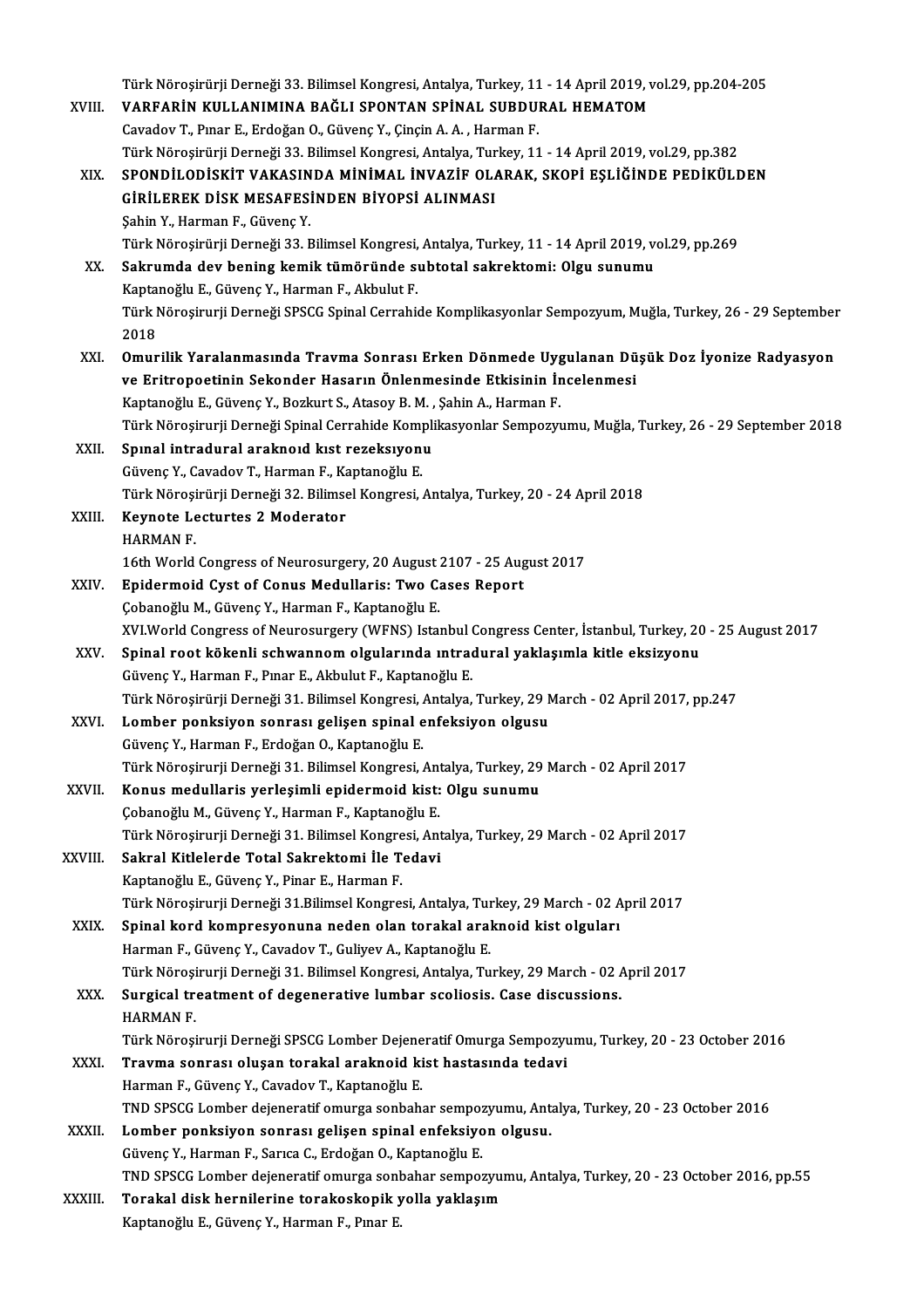|              | TND SPSCG Lomber dejeneratif omurga sonbahar sempozyumu, Antalya, Turkey, 20 - 23 October 2016                     |
|--------------|--------------------------------------------------------------------------------------------------------------------|
| XXXIV.       | Minimal invaziv Yaklaşımla Tedavi Edilen Servikal C7 Schwannom Olgusu                                              |
|              | Güvenç Y., Harman F., Akbulut F., Pinar E., Kaptanoğlu E.                                                          |
|              | Türk Nöroşirurji Derneği Spinal ve Periferik Sinir Cerrahisi Öğretim ve Eğitim Grubu Lomber Dejeneratif Omurga     |
|              | Sonbahar Sempozyumu, Antalya, Turkey, 20 - 23 October 2016, pp.56                                                  |
| XXXV.        | Spinal anesteziye bağlı oluşan kronik subdural hematom                                                             |
|              | Harman F., Gürkanlar D.                                                                                            |
|              | Türk Nöroşirurji derneği 30. Bilimsel Kongresi, Antalya, Turkey, 8 - 12 April 2016, pp.214                         |
| <b>XXXVI</b> | Erişkinde görülen dev koroid pleksus papillomu                                                                     |
|              | Gürkanlar D., Harman F., Barçın E., Mut S. E.                                                                      |
|              | Türk Nöroşirurji derneği 30. Bilimsel Kongresi, Antalya, Turkey, 8 - 12 April 2016, pp.194-195                     |
| XXXVII.      | Intraoperatif tomografi navigasyon sistemi ile spinal posterior stabilizasyon tecrübemiz                           |
|              | Tehli Ö., Harman F., Temiz Ç., Solmaz İ., Daneyemez M.                                                             |
|              | Türk Nöroşirurji Derneği 28. Bilimsel Kongresi, Antalya, Turkey, 04 April 2014 - 08 April 2016                     |
| XXXVIII.     | Endovascular treatment of residual intracraniasl aneurysm after microsurgical clipping report of 17                |
|              | cases                                                                                                              |
|              | Dağlıoğlu E., Akmangit I., Peker A., Harman F., Kaya T.                                                            |
|              | 13th congress of the world federation of interventional and therapeutic neuroradiology, Gold-Coast, Australia, 9 - |
|              | 11 November 2015, pp 191-192                                                                                       |
| <b>XXXIX</b> | Anterior servikal cerrahi sonrası gelişen özefagus perforasyonları                                                 |
|              | Harman F., Hastürk A. E., Kaptanoğlu E.                                                                            |
|              | Türk Nöroşirurji Derneği 29. Bilimsel Kongresi, Antalya, Turkey, 17 April 2015                                     |
| XL.          | Radyolojik bulgusu olmayan erken dönem nüks disk hernisi olgusu                                                    |
|              | Harman F., Yılmaz G.                                                                                               |
|              | Türk Nöroşirurji Derneği 28. Bilimsel Kongresi, Antalya, Turkey, 4 - 08 April 2014, pp.153-154                     |
| XLI.         | Siyatik Sinir Geçişi Olan İntranöral Peroneal Ganglion Kisti                                                       |
|              | Tehli Ö., Çelikmez R. C., Bilgili B., Harman F.                                                                    |
|              | Türk Nöroşirurji Derneği 23. Bilimsel Kongresi, Girne, Cyprus (Kktc), 17 - 21 April 2009, pp.124                   |
| XLII.        | Genç Erişkinde Radikülopati Yapan Lomber Ganglion Kisti                                                            |
|              | Harman F., Biçeroğlu H., Ulu M. O., Çelik S. Y., Tehli Ö., Çelikmez R. C.                                          |
|              | Türk Nöroşirurji Derneği 23. Bilimsel Kongresi, Girne, Cyprus (Kktc), 17 - 21 April 2009, pp.128                   |
| XLIII.       | Travma sonrası hızlı büyüme gösteren, yaygın kalvarial yerleşimli fibröz displazi olgusu                           |
|              | Harman F., Özgiray E., Aksoy A., Yiğitkanlı T.                                                                     |
|              | Türk Nöroşirurji Derneği 22. Bilimsel Kongresi, Antalya, Turkey, 18 - 22 April 2008, pp.144                        |
| XLIV.        | Acil Girişim Gerektiren Posterior Fossa Kistik Timörü- Olgu Sunumu                                                 |
|              | Harman F., Özgiray E., Karaman A., Düz B.                                                                          |
|              | Türk Nöroşirurji Derneği 21. Bilimsel Kongresi,, Antalya, Turkey, 20 - 24 April 2007, pp.143                       |
|              |                                                                                                                    |
|              |                                                                                                                    |

## Other Publications

I. Torakolomber Yaralanmalar İçin Yeni Bir Sınıflama Yaralanmanın Morfolojisi, Posterior Ligamantöz r i döstedelensi<br>Torakolomber Yaralanmalar İçin Yeni Bir Sınıflama Y<br>Kompleksin Bütünlüğü ve Nörolojik Durumun Önemi<br>Harman F Torakoloi<br>Kompleks<br>Harman F.<br>Otber nn E Kompleksin Bütünl<br>Harman F.<br>Other, pp.5-11, 2012 Other, pp.5-11, 2012<br>Activities in Scientific Journals

Selcuk Medical Journal, Evaluation Committee Member, 2021 - Continues BMJ Case Reports, Evaluation Committee Member, 2021 - Continues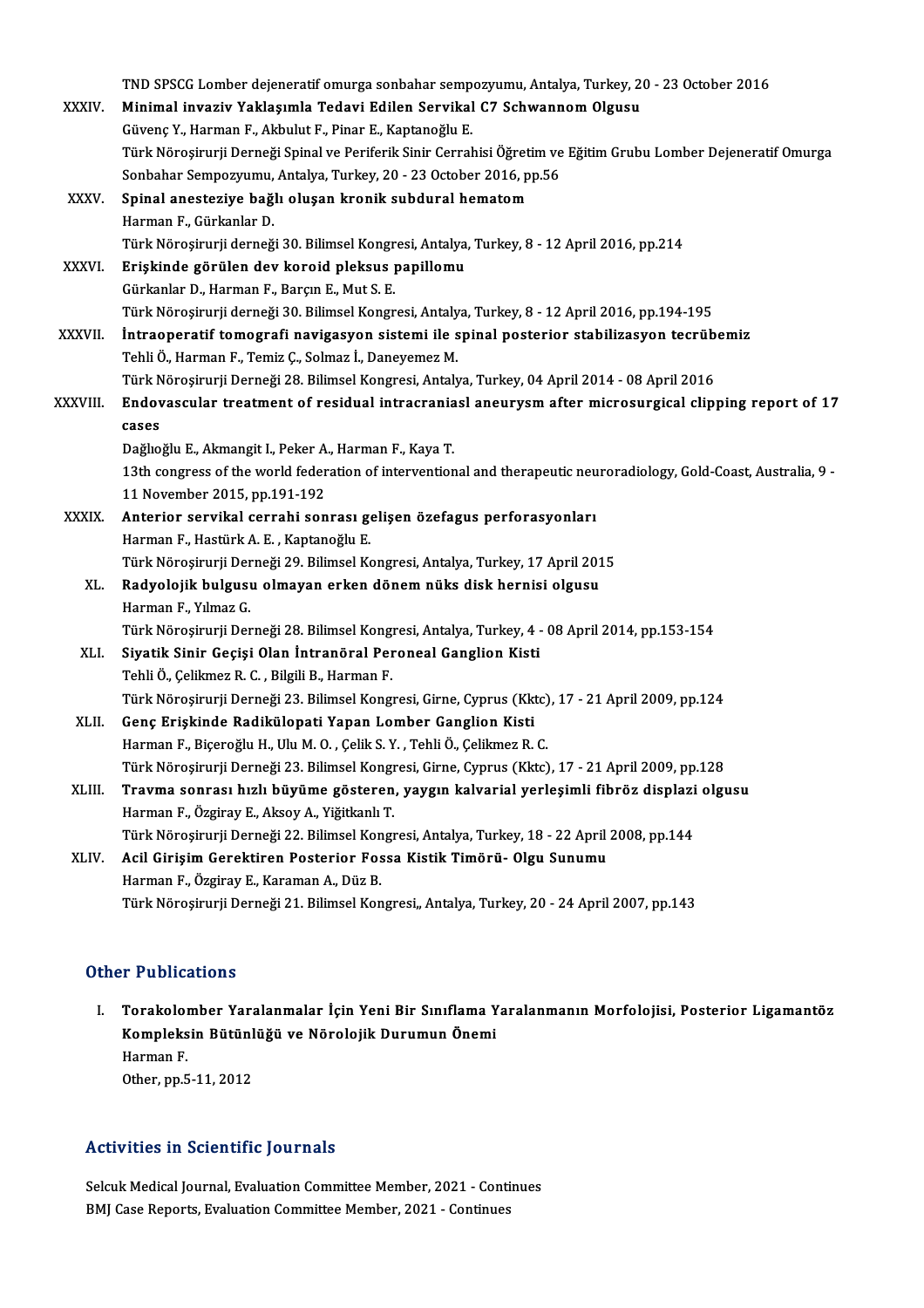# Journal or Orthopaedic Surgery, Evaluation Committee Member<br>Memberships / Tasks in Scientific Organizations

Memberships / Tasks in Scientific Organizations<br>Türk Omurga Derneği, Board Member, 2021 - Continues, Turkey<br>Türk Nöresirurji Derneği, Member, 2006 - Continues, Turkey Türk Omurga Derneği, Board Member, 2021 - Continues, Turkey<br>Türk Nöroşirurji Derneği, Member, 2006 - Continues, Turkey

### **Scientific Refereeing**

JOURNAL OF ORTHOPAEDIC SURGERY, SCI Journal, March 2022 ANNALS OF MEDICINE, SCI Journal, February 2022 JOURNAL OF ORTHOPAEDIC SURGERY, SCI Journal, February 2022 ANNALS OF MEDICINE, SCI Journal, February 2022<br>JOURNAL OF ORTHOPAEDIC SURGERY, SCI Journal, February 2022<br>ACTA ORTHOPAEDICA ET TRAUMATOLOGICA TURCICA, SCI Journal, February 2022<br>Veterinary Integrative Sciences, Other Indev JOURNAL OF ORTHOPAEDIC SURGERY, SCI Journal, February 2022<br>ACTA ORTHOPAEDICA ET TRAUMATOLOGICA TURCICA, SCI Journal, Fel<br>Veterinary Integrative Sciences, Other Indexed Journal, February 2022<br>E MARMARA MEDICAL JOURNAL (ELEK ACTA ORTHOPAEDICA ET TRAUMATOLOGICA TURCICA, SCI Journal, February 2022<br>Veterinary Integrative Sciences, Other Indexed Journal, February 2022<br>E-MARMARA MEDICAL JOURNAL (ELEKTRONIK), National Scientific Refreed Journal, Nov Veterinary Integrative Sciences, Other Indexed Journal, February 2022<br>E-MARMARA MEDICAL JOURNAL (ELEKTRONIK), National Scientific Refreed Journ<br>JOURNAL OF NEUROSURGICAL SCIENCES, Journal Indexed in SCI-E, October 2021<br>Jour E-MARMARA MEDİCAL JOURNAL (ELEKTRONİK), National Scientific Refreed Journal, No<br>JOURNAL OF NEUROSURGICAL SCIENCES, Journal Indexed in SCI-E, October 2021<br>Journal of health Science and medical research, Other Indexed Journa JOURNAL OF NEUROSURGICAL SCIENCES, Journal Indexed in SCI-<br>Journal of health Science and medical research, Other Indexed Journal, August<br>JOURNAL OF ORTHOPAEDIC SURGERY, SCI Journal, August 2021<br>Journal of Nourosurgical Sci Journal of health Science and medical research, Other Indexed Journ<br>JOURNAL OF ORTHOPAEDIC SURGERY, SCI Journal, August 2021<br>Journal of Neurosurgical Sciences, Other Indexed Journal, July 2021<br>Selayk Medical Journal, Other JOURNAL OF ORTHOPAEDIC SURGERY, SCI Journal, August 2021<br>Journal of Neurosurgical Sciences, Other Indexed Journal, July 2021 JOURNAL OF ORTHOPAEDIC SURGERY, Journal Indexed in SCI-E, June 2021<br>BMJ Case Reports, Other Indexed Journal, June 2021 Selcuk Medical Journal, Other Indexed Journal, July 2021 JOURNAL OF ORTHOPAEDİC SURGERY, Journal Indexed in SCI-E, June 2021<br>BMJ Case Reports, Other Indexed Journal, June 2021<br>JOURNAL OF ORTHOPAEDİC SURGERY, Journal Indexed in SCI-E, February 2021<br>JOURNAL OF ORTHOPAEDİC SURGERY, BMJ Case Reports, Other Indexed Journal, June 2021<br>JOURNAL OF ORTHOPAEDIC SURGERY, Journal Indexed in SCI-E, February 2021<br>JOURNAL OF ORTHOPAEDIC SURGERY, Journal Indexed in SCI-E, January 2021<br>JOURNAL OF ORTHOPAEDIC SURGE JOURNAL OF ORTHOPAEDİC SURGERY, Journal Indexed in SCI-E, February 2021<br>JOURNAL OF ORTHOPAEDİC SURGERY, Journal Indexed in SCI-E, January 2021<br>JOURNAL OF ORTHOPAEDİC SURGERY, Journal Indexed in SCI-E, January 2021<br>JOURNAL JOURNAL OF ORTHOPAEDIC SURGERY, Journal Indexed in SCI-E, January 2021<br>JOURNAL OF ORTHOPAEDIC SURGERY, Journal Indexed in SCI-E, January 2021<br>JOURNAL OF ORTHOPAEDIC SURGERY, Journal Indexed in SCI-E, January 2021<br>PMJ Cess JOURNAL OF ORTHOPAEDIC SURGERY, Journal Indexed in S<br>JOURNAL OF ORTHOPAEDIC SURGERY, Journal Indexed in S<br>BMJ Case Reports, Other Indexed Journal, December 2020<br>BMJ Case Benerts, Other Indexed Journal, Desember 2020 JOURNAL OF ORTHOPAEDIC SURGERY, Journal Indexed in S<br>BMJ Case Reports, Other Indexed Journal, December 2020<br>BMJ Case Reports, Other Indexed Journal, December 2020<br>BMJ Case Benerts, Other Indexed Journal, October 2020 BMJ Case Reports, Other Indexed Journal, December 2020<br>BMJ Case Reports, Other Indexed Journal, December 2020<br>BMJ Case Reports, Other Indexed Journal, October 2020 JOURNAL OF ORTHOPAEDIC SURGERY, Journal Indexed in SCI-E, September 2020 JOURNAL OF ORTHOPAEDIC SURGERY, Journal Indexed in SCI-E, September 2020 JOURNAL OF ORTHOPAEDIC SURGERY, Journal Indexed in SCI-E, September 2020<br>JOURNAL OF ORTHOPAEDIC SURGERY, Journal Indexed in SCI-E, September 2020<br>JOURNAL OF ORTHOPAEDIC SURGERY, Journal Indexed in SCI-E, September 2020<br>JOU JOURNAL OF ORTHOPAEDIC SURGERY, Journal Indexed in SCI-E, September 2020<br>JOURNAL OF ORTHOPAEDIC SURGERY, Journal Indexed in SCI-E, September 2020<br>JOURNAL OF ORTHOPAEDIC SURGERY, Journal Indexed in SCI-E, September 2020<br>ACT JOURNAL OF ORTHOPAEDIC SURGERY, Journal Indexed in SCI-E, September 2020<br>JOURNAL OF ORTHOPAEDIC SURGERY, Journal Indexed in SCI-E, September 2020<br>ACTA ORTHOPAEDICA ET TRAUMATOLOGICA TURCICA, Journal Indexed in SCI-E, Augus JOURNAL OF ORTHOPAEDIC SURGERY, Journal Indexed in SCI-E, September 2020<br>ACTA ORTHOPAEDICA ET TRAUMATOLOGICA TURCICA, Journal Indexed in SCI-E,<br>BMJ Case Reports, Other Indexed Journal, July 2020 ACTA ORTHOPAEDICA ET TRAUMATOLOGICA TURCICA, Journal Indexed in<br>BMJ Case Reports, Other Indexed Journal, July 2020<br>JOURNAL OF ORTHOPAEDIC SURGERY, Journal Indexed in SCI-E, July 2020<br>JOURNAL OF OPTHOPAEDIC SURGERY, Journal JOURNAL OF ORTHOPAEDIC SURGERY, Journal Indexed in SCI-E, July 2020<br>JOURNAL OF ORTHOPAEDIC SURGERY, Journal Indexed in SCI-E, July 2020 ACTA ORTHOPAEDICA ET TRAUMATOLOGICA TURCICA, Journal Indexed in SCI-E, April 2020 JOURNAL OF ORTHOPAEDIC SURGERY, Journal Indexed in SCI-E, July 2020<br>ACTA ORTHOPAEDICA ET TRAUMATOLOGICA TURCICA, Journal Indexed in S<br>JOURNAL OF ORTHOPAEDIC SURGERY, Journal Indexed in SCI-E, April 2020<br>JOURNAL OF ORTHOPAE ACTA ORTHOPAEDICA ET TRAUMATOLOGICA TURCICA, Journal Indexed in S<br>JOURNAL OF ORTHOPAEDIC SURGERY, Journal Indexed in SCI-E, April 2020<br>JOURNAL OF ORTHOPAEDIC SURGERY, Journal Indexed in SCI-E, April 2020<br>JOURNAL OF ORTHOPA JOURNAL OF ORTHOPAEDIC SURGERY, Journal Indexed in SCI-E, April 2020<br>JOURNAL OF ORTHOPAEDIC SURGERY, Journal Indexed in SCI-E, April 2020<br>JOURNAL OF ORTHOPAEDIC SURGERY, Journal Indexed in SCI-E, February 2020<br>ACTA OPTHOPA JOURNAL OF ORTHOPAEDIC SURGERY, Journal Indexed in SCI-E, April 2020<br>JOURNAL OF ORTHOPAEDIC SURGERY, Journal Indexed in SCI-E, February 2020<br>ACTA ORTHOPAEDICA ET TRAUMATOLOGICA TURCICA, Journal Indexed in SCI-E, February 2 JOURNAL OF ORTHOPAEDIC SURGERY, Journal Indexed in SCI-E, February 2020 ACTA ORTHOPAEDICA ET TRAUMATOLOGICA TURCICA, Journal Indexed in SCI<br>JOURNAL OF ORTHOPAEDIC SURGERY, Journal Indexed in SCI-E, February 202<br>JOURNAL OF ORTHOPAEDIC SURGERY, Journal Indexed in SCI-E, August 2019<br>JOURNAL OF OR JOURNAL OF ORTHOPAEDIC SURGERY, Journal Indexed in SCI-E, February <mark>:</mark><br>JOURNAL OF ORTHOPAEDIC SURGERY, Journal Indexed in SCI-E, August 20<br>JOURNAL OF ORTHOPAEDIC SURGERY, Journal Indexed in SCI-E, July 2019<br>JOURNAL OF OPTH JOURNAL OF ORTHOPAEDIC SURGERY, Journal Indexed in SCI-E, August 20<br>JOURNAL OF ORTHOPAEDIC SURGERY, Journal Indexed in SCI-E, July 2019<br>JOURNAL OF ORTHOPAEDIC SURGERY, Journal Indexed in SCI-E, July 2019<br>JOURNAL OF OPTHOPA JOURNAL OF ORTHOPAEDIC SURGERY, Journal Indexed in SCI-E, July 2019<br>JOURNAL OF ORTHOPAEDIC SURGERY, Journal Indexed in SCI-E, July 2019<br>JOURNAL OF ORTHOPAEDIC SURGERY, Journal Indexed in SCI-E, May 2019 JOURNAL OF ORTHOPAEDIC SURGERY, Journal Indexed in SCI-E, July 2019<br>JOURNAL OF ORTHOPAEDIC SURGERY, Journal Indexed in SCI-E, May 2019<br>JOURNAL OF ORTHOPAEDIC SURGERY, Journal Indexed in SCI-E, May 2019<br>International Journa JOURNAL OF ORTHOPAEDIC SURGERY, Journal Indexed in SCI-E, May 2019<br>JOURNAL OF ORTHOPAEDIC SURGERY, Journal Indexed in SCI-E, May 2019<br>International Journal of Otolaryngology, Other Indexed Journal, April 2019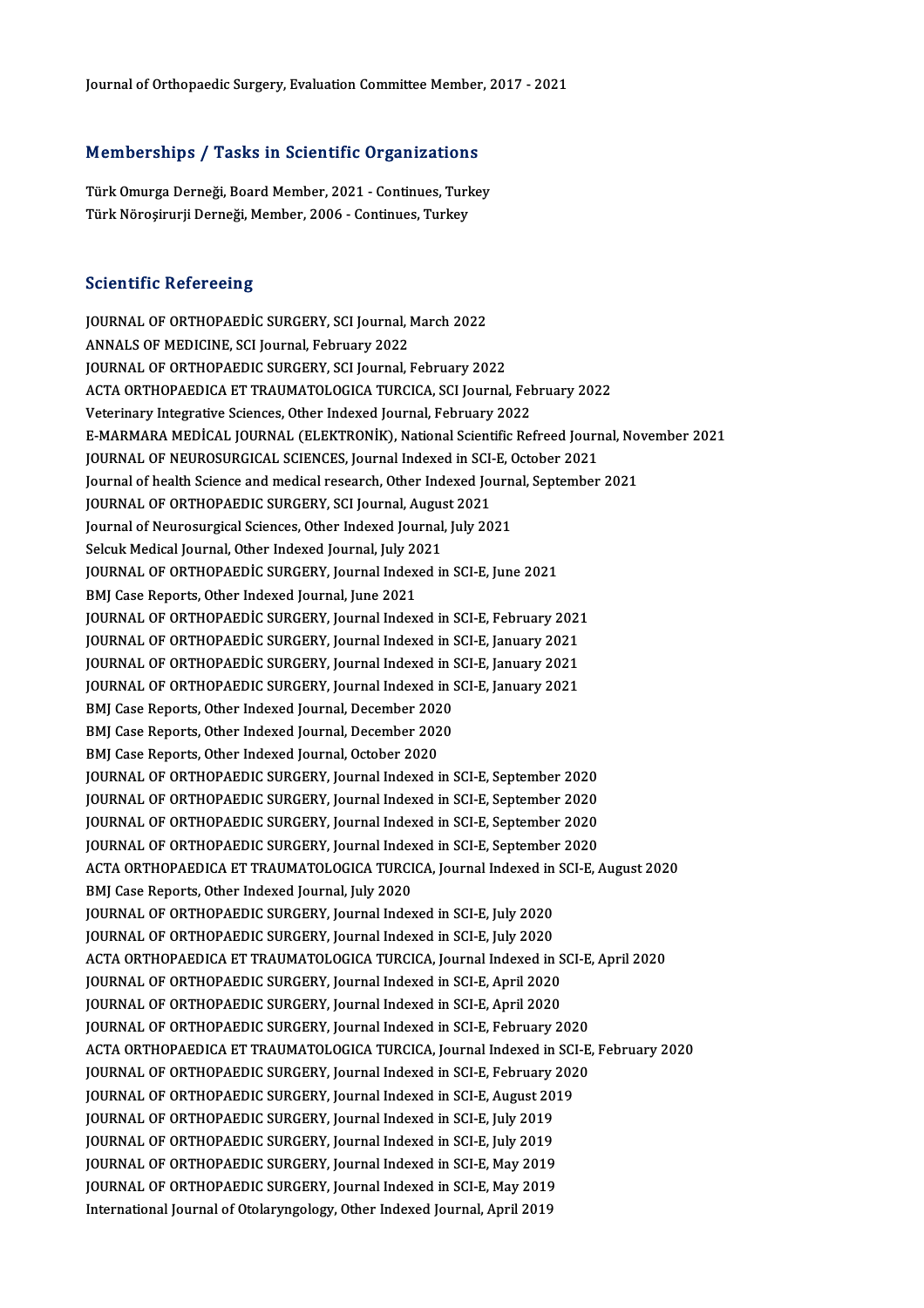JOURNAL OF ORTHOPAEDIC SURGERY, Journal Indexed in SCI-E, February 2019<br>JOURNAL OF ORTHOPAEDIC SURGERY, Journal Indexed in SCI-E, February 2019 JOURNAL OF ORTHOPAEDIC SURGERY, Journal Indexed in SCI-E, February 2019<br>JOURNAL OF ORTHOPAEDIC SURGERY, Journal Indexed in SCI-E, February 2019<br>ACTA OPTHOPAEDICA ET TRAUMATOLOGICA TURGICA, Journal Indexed in SCI-E JOURNAL OF ORTHOPAEDIC SURGERY, Journal Indexed in SCI-E, February 2019<br>JOURNAL OF ORTHOPAEDIC SURGERY, Journal Indexed in SCI-E, February 2019<br>ACTA ORTHOPAEDICA ET TRAUMATOLOGICA TURCICA, Journal Indexed in SCI-E, Decembe JOURNAL OF ORTHOPAEDIC SURGERY, Journal Indexed in SCI-E, February 2019<br>ACTA ORTHOPAEDICA ET TRAUMATOLOGICA TURCICA, Journal Indexed in SCI-E<br>İstanbul Tıp Fakültesi Dergisi, Journal Indexed in ESCI, July 2017<br>BMJ case repo ACTA ORTHOPAEDICA ET TRAUMATOLOGICA TURCICA, Jo<br>Istanbul Tıp Fakültesi Dergisi, Journal Indexed in ESCI, Jul<br>BMJ case reports, Other Indexed Journal, February 2017<br>BMJ case reports, Other Indexed Journal, October 2013 İstanbul Tıp Fakültesi Dergisi, Journal Indexed in ESCI, July 2017<br>BMJ case reports, Other Indexed Journal, February 2017<br>BMJ case reports, Other Indexed Journal, October 2013

## **Tasks In Event Organizations**

Harman F., Ateş Ö., Türk Nöroşirurji derneği SPSCG İstanbul Spinal Toplantıları, "Olgular Eşliğinde Farklı Deformitelere Yaskıs Yır 2 vent er gammatısını<br>Harman F., Ateş Ö., Türk Nöroşirurji derneği SPSCG İstanbu<br>Yaklaşım", Scientific Congress, İstanbul, Turkey, Mart 2020<br>Harman E., Ates Ö., Türk Nöroşirurii derneği SPSCC İstanbu Harman F., Ateş Ö., Türk Nöroşirurji derneği SPSCG İstanbul Spinal Toplantıları, "Olgular Eşliğinde Farklı Deformitele<br>Yaklaşım", Scientific Congress, İstanbul, Turkey, Mart 2020<br>Harman F., Ateş Ö., Türk Nöroşirurji derneğ Yaklaşım", Scientific Congress, İstanbul, Turkey, M<br>Harman F., Ateş Ö., Türk Nöroşirurji derneği SPS(<br>Scientific Congress, İstanbul, Turkey, Şubat 2020<br>Harman E., Ates Ö., Türk Nöroşinurji derneği SPS( Harman F., Ateş Ö., Türk Nöroşirurji derneği SPSCG İstanbul Spinal Toplantıları, "Tartışmalı Lomber Disk Hernileri" ,<br>Scientific Congress, İstanbul, Turkey, Şubat 2020<br>Harman F., Ateş Ö., Türk Nöroşirurji derneği SPSCG İst Scientific Congress, İstanbul, Turkey, Şubat 2020<br>Harman F., Ateş Ö., Türk Nöroşirurji derneği SPSCG İstanbul Spinal Toplantıları, "Olgu Örnekleriyle Spinal Cerrahide<br>Komplikasyonlar Yönetimi", Scientific Congress, İstanbu Harman F., Ateş Ö., Türk Nöroşirurji derneği SPSCG İstanbul Spinal Toplantıları, "Olgu Örnekleriyle Spinal Cerrahide<br>Komplikasyonlar Yönetimi", Scientific Congress, İstanbul, Turkey, Ocak 2020<br>Harman F., Ateş Ö., Türk Nöro Komplikasyonlar Yönetimi", Scientific Co<br>Harman F., Ateş Ö., Türk Nöroşirurji der<br>Congress, İstanbul, Turkey, Aralık 2019<br>Harman E. Türk Nörosinurji derneği SP Harman F., Ateş Ö., Türk Nöroşirurji derneği SPSCG İstanbul Spinal Toplantıları, "Spinal Kord Stimülasyonu" , Scien<br>Congress, İstanbul, Turkey, Aralık 2019<br>Harman F., Türk Nöroşirurji derneği SPSCG İstanbul Spinal Toplantı Congress, İstanbul, Turkey, Aralık 2019<br>Harman F., Türk Nöroşirurji derneği SPSCG İstanbul Spinal Top<br>Yaklaşımlar", Scientific Congress, İstanbul, Turkey, Kasım 2019<br>Harman F., Atas Ö., Türk Nörosinurji derneği SPSCC İstan Harman F., Türk Nöroşirurji derneği SPSCG İstanbul Spinal Toplantıları, "Metastatik Omurga Tümörlerinde Güncel<br>Yaklaşımlar", Scientific Congress, İstanbul, Turkey, Kasım 2019<br>Harman F., Ateş Ö., Türk Nöroşirurji derneği SP Yaklaşımlar", Scientific Congre<br>Harman F., Ateş Ö., Türk Nöro<br>Congress, Turkey, Ekim 2019<br>Harman E. Kantaneğlu E. Tür Harman F., Ateş Ö., Türk Nöroşirurji derneği SPSCG İstanbul Spinal Toplantıları. Dinamik Spinal Stabilizasyon, Scie<br>Congress, Turkey, Ekim 2019<br>Harman F., Kaptanoğlu E., Türk Nöroşirurji Derneği SPSCG Spinal Enstrumantasyo Congress, Turkey, Ekim 2019<br>Harman F., Kaptanoğlu E., Türk Nöroşirurji Derneği SPSCG Spinal Enstrumantasyon Teknikleri Kursu, Workshop<br>Organization, Turkey, Nisan 2018 Harman F., Kaptanoğlu E., Türk Nöroşirurji Derneği SPSCG Spinal Enstrumantasyon Teknikleri Kursu, Workshop<br>Organization, Turkey, Nisan 2018<br>Harman F., Şehirli Ü. S. , Kaptanoğlu E., Lumbar Posterior Instrumentation Cadaver Organization, Turkey, Nisan 2018<br>Harman F., Şehirli Ü. S. , Kaptanoğlu E., Lumbar Posterior Instru<br>Society, Workshop Organization, İstanbul, Turkey, Mayıs 2017<br>Harman E. Marmara Üniversitesi Nörolejik Bilimler Enstitüsü I Harman F., Şehirli Ü. S. , Kaptanoğlu E., Lumbar Posterior Instrumentation Cadaveric Course. World Spinal Colum<br>Society, Workshop Organization, İstanbul, Turkey, Mayıs 2017<br>Harman F., Marmara Üniversitesi Nörolojik Bilimle Society, Workshop Organization, İstanbul, Turkey, Mayıs 2017<br>Harman F., Marmara Üniversitesi Nörolojik Bilimler Enstitüsü<br>Congress, İstanbul, Turkey, Mayıs 2017 Harman F., Marmara Üniversitesi Nörolojik Bilimler Enstitüsü Vakanı Al Gel Toplantıları koordinatörü., Scientific Congress, İstanbul, Turkey, Mayıs 2017<br>Harman F., Marmara Üniversitesi Nöro<br>Congress, İstanbul, Turkey, Mart 2017<br>Harman E. Kantanoğlu E. Türk Nörocü Harman F., Marmara Üniversitesi Nörolojik Bilimler Enstitüsü Vakanı Al Gel Toplantıları koordinatörü., Scientific<br>Congress, İstanbul, Turkey, Mart 2017<br>Harman F., Kaptanoğlu E., Türk Nöroşirurji Derneği SPSCG, Spinal enstr Congress, İstanbul, Turkey, Mart 2017<br>Harman F., Kaptanoğlu E., Türk Nöroşiı<br>Congress, İstanbul, Turkey, Mart 2017<br>Harman E. Kantanoğlu E. Hlusal Lamb Harman F., Kaptanoğlu E., Ulusal Lomber Cerrahi Sonrası Ağrı Toplantısı , Scientific Congress, İstanbul, Turkey, Ocak<br>2017 Congress, İstanbul, Turkey, Mart 2017 Harman F., Kaptanoğlu E., Ulusal Lomber Cerrahi Sonrası Ağrı Toplantısı , Scientific Congress, İstanbul, Turkey, Ocak<br>2017<br>Harman F., Yakın Doğu Üniversitesi Sürekli Tıp Eğitimi Etkinlikleri Koordinatörü, Scientific Congre 2017<br>Harman F., Yakın Doğu<br>(Kktc), Temmuz 2016<br>Harman E. Yakın Doğu Harman F., Yakın Doğu Üniversitesi Sürekli Tıp Eğitimi Etkinlikleri Koordinatörü, Scientific Congress, Lefkoşa, Cyprus<br>(Kktc), Temmuz 2016<br>Harman F., Yakın Doğu Üniversitesi Beyin ve Sinir Cerrahi Çalıştayı , Workshop Orga (Kktc), Temmuz 2016<br>Harman F., Yakın Doğu Üniversitesi Beyin ve Sinir Cerrahi Çalıştayı , Workshop Organization, Lefkoşa, Cyprus (Kktc),<br>Aralık 2015 Harman F., Yakın Doğu Üniversitesi Beyin ve Sinir Cerrahi Çalıştayı , Workshop Organization, Lefkoşa, Cyprus (Kktc),<br>Aralık 2015<br>Harman F., 11. Firma Çalışanları Kursu Düzenleyicisi. Türk Nöroşirurji Derneği 29. Bilimsel K Aralık 2015<br>Harman F., 11. Firma Çalışanları Kursu Düzenley<br>Scientific Congress, Antalya, Turkey, Nisan 2015

# Scientific Congress, Antalya, Turkey, Nisan 2015<br>Edit Congress and Symposium Activities

Edit Congress and Symposium Activities<br>Türk Omurga derneği, Spinal Metastazlara Multidisipliner Yaklaşım Toplantısıı, Session Moderator, İstanbul, Turkey, 2022<br>2022<br>2022 Türk Omurga derneği, Spinal Metastazlara Multidisipliner Yaklaşım Toplantısıı, Ses<br>2022<br>XIV. Uluslararası Türk Omurga Kongresi, Session Moderator, İzmir, Turkey, 2022<br>Istanbul Spine Codeyen Course, Session Moderaton, İstan

2022<br>XIV. Uluslararası Türk Omurga Kongresi, Session Moderator, İzmir, Turkey, 2022<br>Istanbul Spine Cadaver Course, Session Moderator, İstanbul, Turkey, 2022

XIV. Uluslararası Türk Omurga Kongresi, Session Moderator, İzmir, Turkey, 2022<br>Istanbul Spine Cadaver Course, Session Moderator, İstanbul, Turkey, 2022<br>TND SPSCG Dr. Mehmet Zileli İleri Spinal Cerrahi Kursu. , Invited Spea Istanbul Spine Cadaver Course, Session Moderator, İstanbul, Turkey, 2022<br>TND SPSCG Dr. Mehmet Zileli İleri Spinal Cerrahi Kursu. , Invited Speaker, İzmir,<br>TND SPSCG İstanbul Spinal Toplantıları, Invited Speaker, İstanbul,

TND SPSCG İstanbul Spinal Toplantıları, Invited Speaker, İstanbul, Turkey, 2021<br>Türk Omurga Derneği Eurospine Temel Eğitim Modülleri, Invited Speaker, İstanbul, Turkey, 2021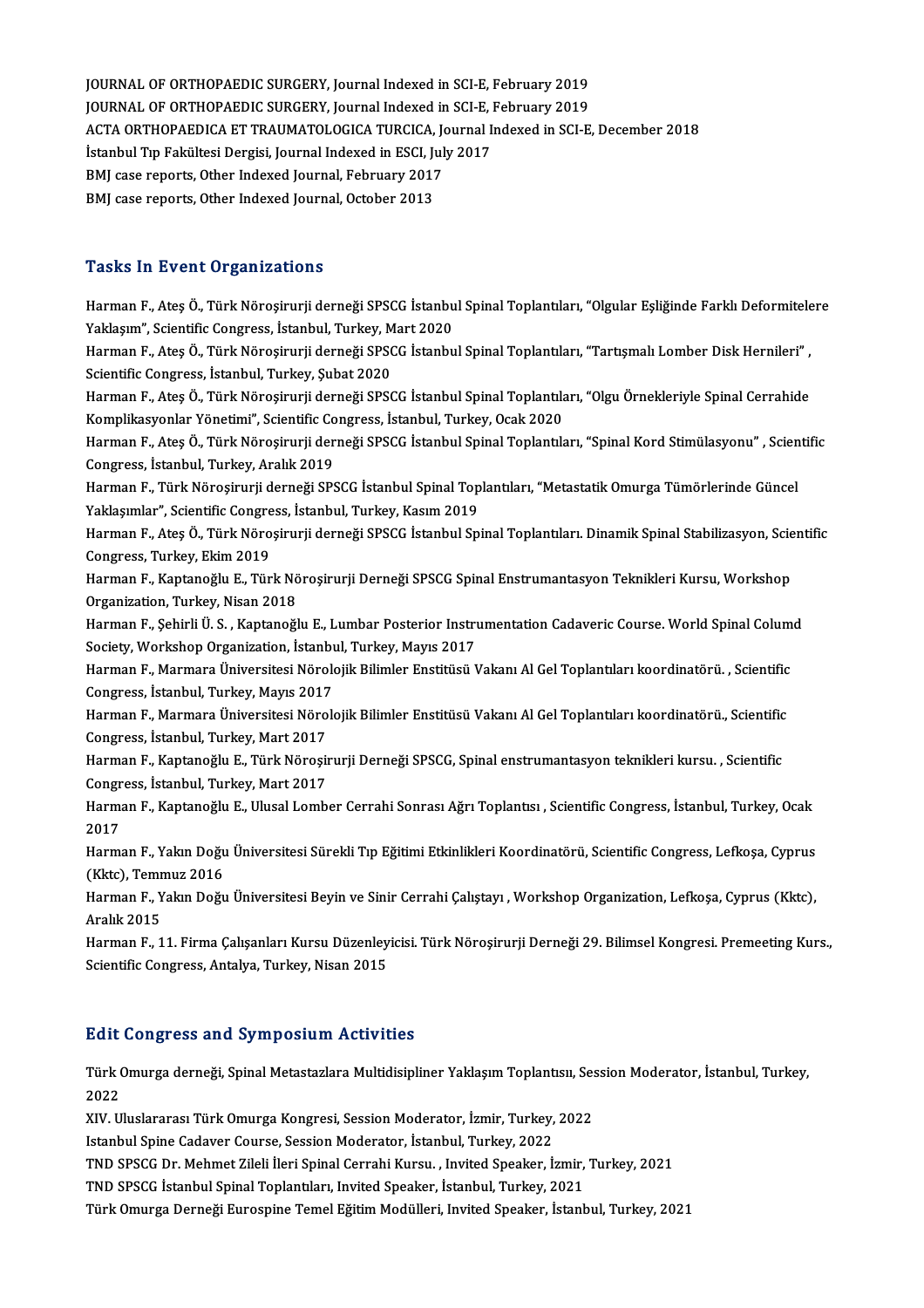Türk Omurga derneği Eurospine Temel Eğitim Modülleri, Invited Speaker, İstanbul, Turkey, 2021<br>Türk Omurga derneği Eurospine Temel Eğitim Modülleri, Invited Speaker, İstanbul, Turkey, 2021 Türk Omurga derneği Eurospine Temel Eğitim Modülleri, Invited Speaker, İstanbul, Turkey, 2021<br>Türk Omurga derneği Eurospine Temel Eğitim Modülleri, Invited Speaker, İstanbul, Turkey, 2021<br>Türk Nörosimuri Derneği Temel Nöro Türk Omurga derneği Eurospine Temel Eğitim Modülleri, Invited Speaker, İstanbul, Turkey, 2<br>Türk Omurga derneği Eurospine Temel Eğitim Modülleri, Invited Speaker, İstanbul, Turkey, 2<br>Türk Nöroşirurji Derneği Temel Nöroşirur Türk Omurga derneği Eurospine Temel Eğitim Modülleri, Invited Speaker,<br>Türk Nöroşirurji Derneği Temel Nöroşirurji Kursları, Invited Speaker, Ank<br>TND SPSCH Sonbahar Sempozyumu, Invited Speaker, İzmir, Turkey, 2021<br>TND SPSCC Türk Nöroşirurji Derneği Temel Nöroşirurji Kursları, Invited Speaker, Ankara, Turkey, 2021<br>TND SPSCH Sonbahar Sempozyumu, Invited Speaker, İzmir, Turkey, 2021<br>TND SPSCG Sonbahar Sempozyumu, Invited Speaker, İzmir, Turkey, Türk Nöroşirurji Derneği SPSCG grubu Step-3 Toplantı, Panelists, İstanbul, Turkey, 2021 TND SPSCG Sonbahar Sempozyumu, Invited Speaker, İzmir, Turkey, 2021<br>Türk Nöroşirurji Derneği SPSCG grubu Step-3 Toplantı, Panelists, İstanbul, Turkey, 2021<br>Türk Nöroşirurji Derneği spinal kökenli bel ve bacak ağrısı sempoz Türk Nöroşirurji Derneği SPSCG grubu Step-3 Toplantı, Panelists, İstanbul, Tu<br>Türk Nöroşirurji Derneği spinal kökenli bel ve bacak ağrısı sempozyumu, İnv<br>TNDS SPSCG İstanbul Spinal Toplantıları , Moderator, İstanbul, Turke Türk Nöroşirurji Derneği spinal kökenli bel ve bacak ağrısı sempozyumu, Invited Speaker, İstanl<br>TNDS SPSCG İstanbul Spinal Toplantıları , Moderator, İstanbul, Turkey, 2021<br>Türk Nöroşirurji derneği SPSCG STEP2 Online Toplan TNDS SPSCG İstanbul Spinal Toplantıları , Moderator, İstanbul, Turkey, 2021<br>Türk Nöroşirurji derneği SPSCG STEP2 Online Toplantı, Invited Speaker, İstanbul, Turkey, 2021<br>Nöromodülasyon Teknolojileri Araştırma Geliştirme ve Türk Nöroşirurji derneği SPSCG STEP2 Online Toplantı, Invited Speaker, İstanbul, Turkey, 2021<br>Nöromodülasyon Teknolojileri Araştırma Geliştirme ve Hasta Hakları Derneği Online Toplantısı. Spinal Cerrah:<br>gelişen/geçmeyen ağ Nöromodülasyon Teknolojileri Araştırma Geliştirme ve Hasta Hakları Derneği Online Toplantısı. Spinal Cerra<br>gelişen/geçmeyen ağrı, nedeni, tedavisi ve spinal kord stimülasyonu. , Invited Speaker, İstanbul, Turkey, 2021<br>TND gelişen/geçmeyen ağrı, nedeni, tedavisi ve spinal kord stimülasyonu. , Invited Speaker, İstanbul, Turkey, 2021<br>TND SPSCG Lomber Omurgaya Minimal İnvazif Girişimler Toplantısı, Invited Speaker, İstanbul, Turkey, 2020<br>TND SP TND SPSCG Lomber Omurgaya Minimal İnvazif Girişimler Toplantısı, Invited Speaker, İstanbul, Turkey, 2020<br>TND SPSCG İstanbul Spinal Toplantıları Aralık 2019, Invited Speaker, İstanbul, Turkey, 2019<br>Türk Nöroşirurji Derneği TND S<br>Türk I<br>2019<br>Türk I Türk Nöroşirurji Derneği SPSCG Dr. Mehmet Zileli İleri Spinal Cerrahi Kursu (19. Kurs). , Invited Speaker,<br>2019<br>Türk Nöroşirurji Derneği SPSCG Yaşlanan Omurga Sempozyumu. , Invited Speaker, Antalya, Turkey, 2019<br>Türk Nöros 2019<br>Türk Nöroşirurji Derneği SPSCG Yaşlanan Omurga Sempozyumu. , Invited Speaker, Antalya, Turkey, 2019<br>Türk Nöroşirurji Derneği SPSCG Spinal enstrumantasyon teknikleri toplantısı., Invited Speaker, Girne, Cyprus (Kktc), Türk Nöroşirurji Derneği SPSCG Yaşlanan Omurga Sempozyumu. , Invited Speaker, Antalya, Turkey, 2019<br>Türk Nöroşirurji Derneği SPSCG Spinal enstrumantasyon teknikleri toplantısı., Invited Speaker, Girne, Cyp<br>2019<br>Türk Nöroşi Türk Nöroşirurji Derneği SPSCG Spinal enstrumantasyon teknikleri toplantısı., Invite<br>2019<br>Türk Nöroşirurji Derneği SPSCG Yaz Toplantısı, Invited Speaker, Van, Turkey, 2019<br>Türk Nörosirurji Derneği, Firikal Tın ve Pehebilit 2019<br>Türk Nöroşirurji Derneği SPSCG Yaz Toplantısı, Invited Speaker, Van, Turkey, 2019<br>Türk Nöroşirurji Derneği, Fiziksel Tıp ve Rehabilitasyon Derneği, Kalça Diz Artroplasti Derneği Ağrının Uzmanları<br>Tenlantay Invited Spe Türk Nöroşirurji Derneği SPSCG Yaz Toplantısı, Invited Speaker, İskele, İspeaker, İskele, Cyprus (Kktc), 2019<br>Türk Nöroşirurji Derneği, Fiziksel Tıp ve Rehabilitasyon<br>Türk Nörosirurji Derneği, Fiziksel Tıp ve Rehabilitasyo Türk Nöroşirurji Derneği, Fiziksel Tıp ve Rehabilitasyon Derneği, Kalça Diz Artroplasti Derneği Ağrının Uzmanları<br>Toplantısı, Invited Speaker, İskele, Cyprus (Kktc), 2019<br>Türk Nöroşirurji Derneği, Fiziksel Tıp ve Rehabilit Toplantısı, Invited Speaker, İskele, Cyprus (Kktc), 2019<br>Türk Nöroşirurji Derneği, Fiziksel Tıp ve Rehabilitasyoı<br>Toplantısı, Invited Speaker, İskele, Cyprus (Kktc), 2019 Türk Nöroşirurji Derneği, Fiziksel Tıp ve Rehabilitasyon Derneği, Kalça Diz Artroplasti Derneği Ağrının Uzmanları Toplantısı, Invited Speaker, İskele, Cyprus (Kktc), 2019<br>Türk Nöroşirurji Derneği 33. Ulusal Kongresi, Session Moderator, Antalya, Turkey, 20<br>Türk Nöroşirurji Derneği 33. Ulusal Kongresi, Invited Speaker, Antalya, Turkey, Türk Nöroşirurji Derneği 33. Ulusal Kongresi, Session Moderator, Antalya, Turkey, 201<br>Türk Nöroşirurji Derneği 33. Ulusal Kongresi, Invited Speaker, Antalya, Turkey, 2019<br>Türk Omurga Derneği XIII. Uluslararası Kongresi, In Türk Nöroşirurji Derneği 33. Ulusal Kongresi, Invited Speaker, Antalya, Turkey, 2019<br>Türk Omurga Derneği XIII. Uluslararası Kongresi, Invited Speaker, İzmir, Turkey, 201<br>XIII. Uluslararası Türk Omurga Kongresi, Session Mod Türk Omurga Derneği XIII. Uluslararası Kongresi, Invited Speaker, İzmir, Turkey, 2019 XIII. Uluslararası Türk Omurga Kongresi, Session Moderator, İzmir, Turkey, 2019<br>Türk Nöroşirurji Derneği SPSCG Kış Okulu, Invited Speaker, Rize, Turkey, 2019<br>Türk Nöroşirurji Derneği SPSCG Lomber Minimal İnvazif Girişimler Türk Nöroşirurji Derneği SPSCG Kış Okulu, Invited Speaker, Rize, Turkey, 2019<br>Türk Nöroşirurji Derneği SPSCG Lomber Minimal İnvazif Girişimler Toplantısı., Invited Speaker, İstanbul, Tur<br>Märoanesteri Atâlyesi Toplantığı, I Türk Nöroşirurji Derneği SPSCG Lomber Minimal İnvazif Girişimler Toplaı<br>Marmara Üniversitesi Tıp Faültesi, Türk Anetseziyoloji Derneği, Türk Nörc<br>Nöroanestezi Atölyesi Toplantısı., Invited Speaker, İstanbul, Turkey, 2018<br>T Marmara Üniversitesi Tıp Faültesi, Türk Anetseziyoloji Derneği, Türk Nöroşirurji derneği ve Sağlık Bakanlığı<br>Nöroanestezi Atölyesi Toplantısı., Invited Speaker, İstanbul, Turkey, 2018<br>Türk Nöroşirurji Derneği SPSCG Dr. Meh Nöroanestezi Atölyesi Toplantısı., Invited Speaker, İstanbul, Turkey, 2018<br>Türk Nöroşirurji Derneği SPSCG Dr. Mehmet Zileli İleri Spinal CerrahiKursu, Invited Speaker, İzmir, Turkey, 2018<br>Türk Omurga Derneği Spinal Cerrahi Türk Nöroşirurji Derneği SPSCG Dr. Mehmet Zileli İleri Spinal CerrahiKursu, Invited Speaker, İzmir, Turkey, 2018<br>Türk Omurga Derneği Spinal Cerrahide Deneyim ve Kanıt Toplantısı, Invited Speaker, Girne, Cyprus (Kktc), 2018 Türk Omurga Derneği Spinal Cerrahide Deneyim ve Kanıt Toplantısı, Invited Speaker, Girne, Cyprus (Kktc), 2018<br>Türk Omurga Derneği Spinal Cerrahide Deneyim ve Kanıt Toplantısı. , Invited Speaker, Girne, Cyprus (Kktc), 2018<br> Türk Omurga Derneği Spinal Cerrahide Deneyim ve Kanıt Toplantısı. , Invited Speaker, (<br>Türk Nöroşirurji Derneği SPSCG Spinal Cerrahide Komplikasyonlar sempozyumu., Invite<br>Türk Nöroşirurji Derneği 32. Bilimsel Kongresi, Inv Türk Nöroşirurji Derneği SPSCG Spinal Cerrahide Komplikasyonlar sempozyumu., Invited S<br>Türk Nöroşirurji Derneği 32. Bilimsel Kongresi, Invited Speaker, Antalya, Turkey, 2018<br>Türk Nöroşirurji Derneği 32. Bilimsel Kongresi, Türk Nöroşirurji Derneği 32. Bilimsel Kongresi, Invited Speaker, Antalya, Turkey, 2018<br>Türk Nöroşirurji Derneği 32. Bilimsel Kongresi, Session Moderator, Antalya, Turkey, 2018<br>Türk Nöroşirurji Derneği SPSCG, Spinal enstrum Türk Nöroşirurji Derneği 32. Bilimsel Kongresi, Session Moderator, Antalya, Turkey, 2018<br>Türk Nöroşirurji Derneği SPSCG, Spinal enstrumantasyon teknikleri toplantısı, Invited Speaker, İstanbul, Turkey,<br>Türk Nöroşirurji Der Türk Nöroşirurji Derne<br>Türk Nöroşirurji Derne<br>İstanbul, Turkey, 2018<br>Türk Nörosinurji Derne Türk Nöroşirurji Derneği SPSCG Lomber omurgaya minimal invazif cerrahi yaklaşım toplantısı. , Invited Speaker,<br>İstanbul, Turkey, 2018<br>Türk Nöroşirurji Derneği, SPSCG İstanbul Spinal Toplantıları, Invited Speaker, İstanbul, İstanbul, Turkey, 2018<br>Türk Nöroşirurji Derneği, SPSCG İstanbul Spinal Toplantıları, Invited Speaker, İstanbul, Turkey, 2017<br>Türk Nöroşirurji Derneği SPSCG Dr. Mehmet Zileli İleri Spinal Cerrahi Kursu, Invited Speaker, İzm Türk Nöroşirurji Derneği, SPSCG İstanbul Spinal Toplantıları, Invited Speaker, İstanbul, Turkey, 2017<br>Türk Nöroşirurji Derneği SPSCG Dr. Mehmet Zileli İleri Spinal Cerrahi Kursu, Invited Speaker, İzmir, Turkey, 2017<br>Türk N Türk Nöroşirurji Derneği SPSCG Dr. Mehmet Zileli İleri Spinal Cerrahi Kursu, Invited Speaker, İzmir, Turkey, 2017<br>Türk Nöroşirurji Derneği SPSCG Dr. Mehmet Zileli İleri Spinal Cerrahi Kursu, Invited Speaker, İzmir, Turkey, Türk Nöroşirurji Derneği SPSCG Dr. Mehmet Zileli İleri Spinal Cerrahi Kursu, Invited Speaker, İzmir, Turkey, 2017<br>Türk Nörosirurji Derneği SPSCG Dr. Mehmet Zileli İleri Spinal Cerrahi Kursu, Invited Speaker, İzmir, Turkey, Marmara Üniversitesi Nörolojik Bilimler Enstitüsü, Cumartesi Toplantıları, Invited Speaker, İstanbul, Turkey, 2017 Marmara Üniversitesi Nörolojik Bilimler Enstitüsü, Cumartesi Toplantıları, Invited Speaker, İstanbul, Turkey, 2017<br>Marmara Üniversitesi Nörolojik Bilimler Enstitüsü, Cumartesi Toplantıları, Invited Speaker, İstanbul, Turke Marmara Üniversitesi Nörolojik Bilimler Enstitüsü, Cumartesi Toplantıları, Invited Speaker, İstanbul, Turkey, 2017<br>Türk Nöroşirurji Derneği SPSCG Servikal ve Torakal Dejeneratif Omurga Sempozyumu. , Invited Speaker, Muğla, Türk Nöroşirurji Derneği SPSCG Servikal ve Torakal Dejeneratif Omurga Sempozy<br>2017<br>WFNS XVI. World Congress of Neurosurgery, Moderator, İstanbul, Turkey, 2017<br>WENS XVI. World Congress of Neurosurgery, Moderator, İstanbul,

WFNS XVI. World Congress of Neurosurgery, Moderator, İstanbul, Turkey, 2017

Türk Nöroşirurji Derneği SPSCG Grubu Yaz Okulu 6. Dönem 2. Modül, Invited Speaker, Tekirdağ, Turkey, 2017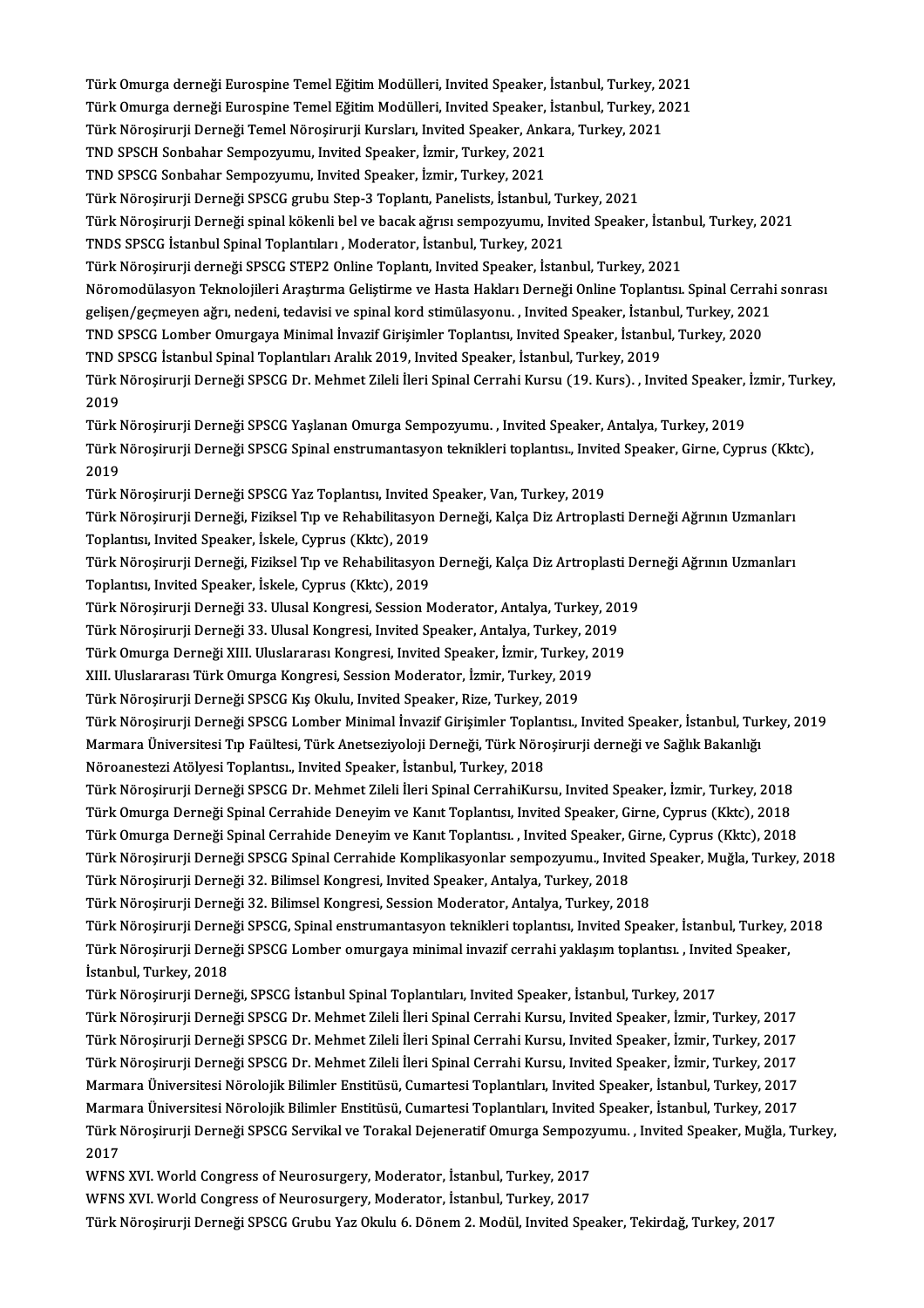World Spine Colum Society Lumbar Posterior Instrumentation Cadaveric Course , Invited Speaker, İstanbul, Turkey,<br>2017 World<br>2017<br>YU U World Spine Colum Society Lumbar Posterior Instrumentation Cadaveric C<br>2017<br>XII. Uluslararası Türk Omurga Kongresi, Moderator, Antalya, Turkey, 2017<br>Türk Nönesinunii Demeği 21, Bilimsel Kongresi, Session Moderator, Antalya

2017<br>XII. Uluslararası Türk Omurga Kongresi, Moderator, Antalya, Turkey, 2017<br>Türk Nöroşirurji Derneği 31. Bilimsel Kongresi, Session Moderator, Antalya, Turkey, 2017

XII. Uluslararası Türk Omurga Kongresi, Moderator, Antalya, Turkey, 2017<br>Türk Nöroşirurji Derneği 31. Bilimsel Kongresi, Session Moderator, Antalya, Turkey, 2017<br>Türk Nöroşirurji derneği SPSCG Spinal enstrumantasyon teknik Türk Nöroşirurji Derneği 31. Bilimsel Kongresi, Session Moderator, Antalya, Turkey, 2017<br>Türk Nöroşirurji derneği SPSCG Spinal enstrumantasyon teknikleri kursu., Invited Speaker, İstanbul, Turkey, 2017<br>Marmara Üniversitesi Türk Nöroşiru<br>Marmara Üniv<br>Turkey, 2017<br>Marmara Üniv Marmara Üniversitesi, Nörolojik Bilimler Enstitüsü Lomber cerrahi sonrası ağrı toplantısı, Invited Speaker, İstanbul,<br>Turkey, 2017<br>Marmara Üniversitesi, Nörolojik Bilimler Enstitüsü Lomber cerrahi sonrası ağrı toplantısı,

Turkey, 2017<br>Marmara Üniversitesi, Nörolojik Bilimler Enstitüsü Lomber cerrahi sonrası ağrı toplantısı, Session Moderator, İstanbul,<br>Turkey, 2017

Türk Omurga Derneği Eurospine Diploma Kursu, Invited Speaker, İstanbul, Turkey, 2016

Turkey, 2017<br>Türk Omurga Derneği Eurospine Diploma Kursu, Invited Speaker, İstanbul, Turkey, 2016<br>Marmara Üniversitesi Nörolojik Bilimler Enstitüsü, Cumartesi Toplantıları. , Invited Speaker, İstanbul, Turkey, 2016<br>YUL TND Türk Omurga Derneği Eurospine Diploma Kursu, Invited Speaker, İstanbul, Turkey, 2016<br>Marmara Üniversitesi Nörolojik Bilimler Enstitüsü, Cumartesi Toplantıları. , Invited Speaker, İstanbul, Turkey,<br>XIII. TND SPSCG Lomber de Marmara Üniversitesi Nörolojik Bilimler Enstitüsü, Cumartesi Toplar<br>XIII. TND SPSCG Lomber dejeneratif omurga sonbahar sempozyumu<br>TND 30. Ulusal Kongresi, Session Moderator, Antalya, Turkey, 2016<br>Yakın Doğu Üniversitesi Sü XIII. TND SPSCG Lomber dejeneratif omurga sonbahar sempozyumu, Invited Speaker, Antalya, Turkey, 2016<br>TND 30. Ulusal Kongresi, Session Moderator, Antalya, Turkey, 2016<br>Yakın Doğu Üniversitesi Sürekli Tıp Eğitimi Etkinlikle

TND 30. Ulusa<br>Yakın Doğu Ü<br>(Kktc), 2015<br>Türk Närosin Yakın Doğu Üniversitesi Sürekli Tıp Eğitimi Etkinlikleri, Beyin ve Sinir Cerrahi Çalıştayı,<br>(Kktc), 2015<br>Türk Nöroşirurji Derneği 29. Ulusal Kongresi. , Invited Speaker, Antalya, Turkey, 2015<br>Türk Nörosirurji Derneği SPSCC (Kktc), 2015<br>Türk Nöroşirurji Derneği 29. Ulusal Kongresi. , Invited Speaker, Antalya, Turkey, 2015<br>Türk Nöroşirurji Derneği SPSCG, Omurga ve Omurilik Tümörleri Sempozyumu, Invited Speaker, İzmir, Turkey, 2014

### **Citations**

Citations<br>Total Citations (WOS):133<br>b.indox (WOS):6 h-index (WOS):6 h-index (WOS):6<br>Invited Talks

I**nvited Talks**<br>Metastatik omurga tümörlerine yaklaşım.: Güncel sınıflama ve tedavi algortiması, Workshop, TND SPSCG Dr. Mehmet<br>Zileli İleri Spinal Cerrebi Kursu, Turkey, Desember 2021 zir viceli Fland<br>Metastatik omurga tümörlerine yaklaşım.: Güncel sınıflam<br>Zileli İleri Spinal Cerrahi Kursu, Turkey, December 2021<br>Terakalamber omurga traymasının görüntülenmesi Wor Metastatik omurga tümörlerine yaklaşım.: Güncel sınıflama ve tedavi algortiması, Workshop, TND SPSCG Dr. Mel<br>Zileli İleri Spinal Cerrahi Kursu, Turkey, December 2021<br>Torakolomber omurga travmasının görüntülenmesi, Workshop

Zileli İleri Spinal Cerrahi Kursu, Turkey, December 2021<br>Torakolomber omurga travmasının görüntülenmesi, Workshop, Türk Omurga Derneği Eurospine Temel Eğitim Modülleri, Turkey, November 2021

Adölesan İdiopatik Skolyozda füzyon seviyelerinin belirlenmesi, Conference, TND SPSCG İstanbul Spinal Toplantıları,<br>Turkey, November 2021 Adölesan İdiopatik Skolyozda füzyon seviyelerinin belirlenmesi, Conference, TND SPSCG İstanbul Spinal Toplantıları,<br>Turkey, November 2021<br>Servikal omurga travmasının görüntülenmesi. , Workshop, Türk Omurga Derneği Eurospin

Turkey, November 2021<br>Servikal omurga travmas<br>Turkey, November 2021<br>Sninal spor varalanmalar Servikal omurga travmasının görüntülenmesi. , Workshop, Türk Omurga Derneği Eurospine Temel Eğitim Modülleri,<br>Turkey, November 2021<br>Spinal spor yaralanmalarında nöroşirurjikal yaklaşım, Seminar, . Türk Nöroşirurji Derneği

Turkey, November 2021<br>Spinal spor yaralanmalar<br>Turkey, November 2021<br>Surflama &deioneratif sp Spinal spor yaralanmalarında nöroşirurjikal yaklaşım, Seminar, . Türk Nöroşirurji Derneği Temel Nöroşirurji Kurslaı<br>Turkey, November 2021<br>Sınıflama &dejeneratif spondilolistezis, Workshop, Türk Omurga Derneği Eurospine Tem

Turkey, November 2021<br>Sınıflama &dejeneratif spondilolistezis, Workshop, Türk Omurga Derneği Eurospine Temel Eğitim Modülleri, Turkey,<br>November 2021 Sınıflama &dejeneratif spondilolistezis, Workshop, Türk Omurga Derneği Eurospine Temel Eğitim Modülleri, Turkey<br>November 2021<br>Spinal Kord Stimülasyonunda Postoperatif Takip ve Komplikasyon Yönetimi, Conference, Türk Nöroşi

November 2021<br>Spinal Kord Stimülasyo<br>Turkey, October 2021<br>MISDEE Algoritme: He Spinal Kord Stimülasyonunda Postoperatif Takip ve Komplikasyon Yönetimi, Conference, Türk Nöroşirurji Derneği,<br>Turkey, October 2021<br>MISDEF Algoritma: Hangi hasta Hangi Yöntem Mevcut Durum, Conference, Türk Nöroşirurji Dern

Turkey, October 2021<br>MISDEF Algoritma: Hangi hasta Hangi Yöntem Mevcut Durum, Conference, Türk Nöroşirurji Der:<br>2021<br>Spinal Metastazlarda Yönetim, Conference, Sağlık Bilimleri Üniversitesi, Turkey, September 2021 MISDEF Algoritma: Hangi hasta Hangi Yöntem Mevcut Durum, Conference, Türk Nöroşirurji Derneği, Turkey, October

2021<br>Spinal Metastazlarda Yönetim, Conference, Sağlık Bilimleri Üniversitesi, Turkey, September 2021<br>Omurga metastazlarında tedavi yaklaşımları, Conference, Türk Nöroşirurji derneği SPSCG İzmir Spinal Toplantısı, Turkey, Spinal Meta<br>Omurga me<br>May 2021<br>Spinal korg Omurga metastazlarında tedavi yaklaşımları, Conference, Türk Nöroşirurji derneği SPSCG İzmir Spinal Toplantısı, Turkey<br>May 2021<br>Spinal kord stimülatörü Açık Cerrahi Uygulamalar, Workshop, Türk Nöroşirurji Derneği SPSCG ve

May 2021<br>Spinal kord stimülatörü Açık Cerrahi Uygulamalar, Workshop, Türk Nöroşirurji Derneği SPSCG ve Marmara Nöroşirurji<br>Çevrimiçi Ortak Toplantı, Turkey, May 2021 Spinal kord stimülatörü Açık Cerrahi Uygulamalar, Workshop, Türk Nöroşirurji Derneği SPSCG ve Marmara Nöroşirı<br>Çevrimiçi Ortak Toplantı, Turkey, May 2021<br>Perkütan omurilik stimülatörü uygulaması, Conference, Türk Nöroşirur

Çevrimiçi Ortak Toplantı, Turkey, May 202<br>Perkütan omurilik stimülatörü uygulaması<br>İnvazif Girişimler, Turkey, February 2020<br>Olgu esliğinde spinal kord stimülasyonund Perkütan omurilik stimülatörü uygulaması, Conference, Türk Nöroşirurji Derneği SPSCG Lomber Omurgaya Minim:<br>İnvazif Girişimler, Turkey, February 2020<br>Olgu eşliğinde spinal kord stimülasyonunda deneyim ve çıkarımlar, Confer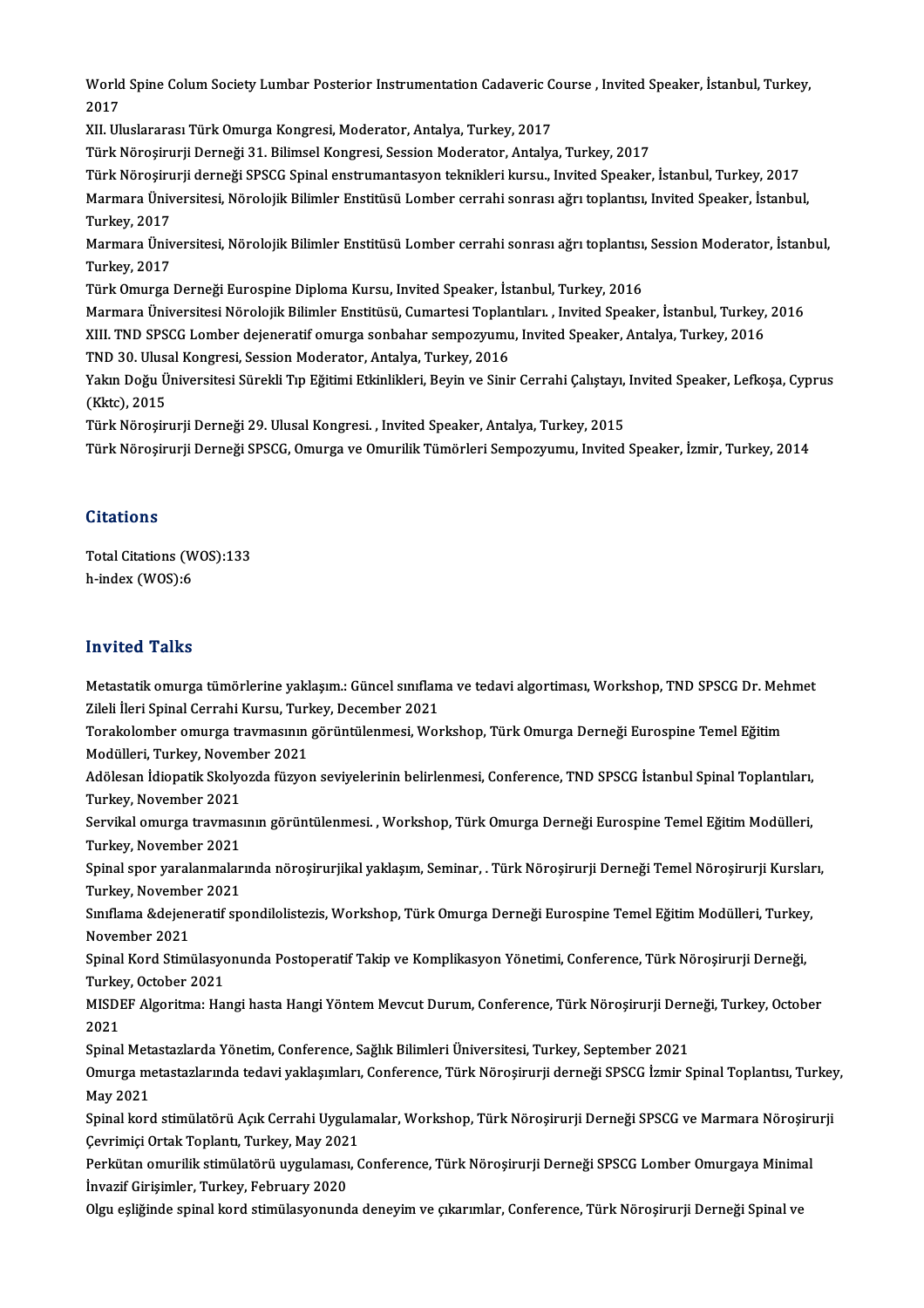Periferik Sinir Cerrahisi Grubu İstanbul Spinal Toplantıları, Turkey, December 2019<br>Spinal Metastarlarda tedavi Secanaklari, Conference, Türk Nörecimurii derneği SPSCC

Spinal Metastazlarda tedavi Seçenekleri, Conference, Türk Nöroşirurji derneği SPSCG Dr. Mehmet Zileli İleri Spinal<br>Cerrahi Kursu, Turkey, December 2019 Periferik Sinir Cerrahisi Grubu İstanbul :<br>Spinal Metastazlarda tedavi Seçenekleri,<br>Cerrahi Kursu, Turkey, December 2019<br>Kansarvatif tedavidan ağrı tedavisine, Co Spinal Metastazlarda tedavi Seçenekleri, Conference, Türk Nöroşirurji derneği SPSCG Dr. Mehmet Zileli İleri Spinal<br>Cerrahi Kursu, Turkey, December 2019<br>Konservatif tedaviden ağrı tedavisine, Conference, Türk Nöroşirurji de

Cerrahi Kursu, Turkey, D<br>Konservatif tedaviden ağı<br>Turkey, November 2019<br>Osteonoratik omurgada e Konservatif tedaviden ağrı tedavisine, Conference, Türk Nöroşirurji derneği SPSCG Yaşlanan Omurga Sempozy<br>Turkey, November 2019<br>Osteoporotik omurgada enstrumantasyonu nasıl yaparım, Conference, Türk Nöroşirurji Derneği SPS

Turkey, November 2019<br>Osteoporotik omurgada enstrumantasyonu nasıl yaparım, Conference, Türk Nöroşirurji Derneği SPSCG Spinal<br>Enstrumantasyon Teknikleri Toplantısı, Turkey, September 2019 Osteoporotik omurgada enstrumantasyonu nasıl yaparım, Conference, Türk Nöroşirurji Derneği SPSCG Spinal<br>Enstrumantasyon Teknikleri Toplantısı, Turkey, September 2019<br>Spinal cerrahide girişimsel ağrı uygulamaları, Conferenc

Enstrumantasyon Teknikleri Toplantısı, Turkey, September 2019<br>Spinal cerrahide girişimsel ağrı uygulamaları, Conference, Türk Nöroşirurji Derneği SPSCG Yaz Okulu, Turkey, J<br>Lomber disk hernisi: Görülme sıklığı , etkenler, Spinal cerrahide girişimsel ağrı uygulamaları, Conference, Türk Nöroşirurji Derneği SPSCG Yaz Okulu, 1<br>Lomber disk hernisi: Görülme sıklığı , etkenler, önlemler, Conference, Türk Nöroşirurji Derneği, Fizikse<br>Rehabilitasyon Lomber disk hernisi: Görülme sıklığı , etkenler, önlemler, Conference, Türk Nöroşirurji Derneği, Fiziksel Tıp ve<br>Rehabilitasyon Derneği, Kalça Diz Artroplasti Derneği Ağrının Uzmanları Toplantısı, Turkey, May 2019<br>Omurilil

Rehabilitasyon Derneği, Kalça Diz Artroplasti Derneği Ağrının Uzmanları Topla<br>Omurilil stimülatörü hasta seçimi ve teknik, Conference, Türk Nöroşirurji Dern<br>Kalça Diz Artroplasti Derneği Ağrının Uzmanları Toplantısı, Turke Omurilil stimülatörü hasta seçimi ve teknik, Conference, Türk Nöroşirurji Derneği, Fiziksel Tıp ve Rehabilitasyon De<br>Kalça Diz Artroplasti Derneği Ağrının Uzmanları Toplantısı, Turkey, May 2019<br>Erken başlangıçlı skolyoz ol

Kalça Diz Artroplasti Derneği Ağrının Uzmanları Toplantısı, Turkey, May 2019<br>Erken başlangıçlı skolyoz olgusu, Conference, Türk Omurga Derneği XIII. Uluslararası Kongresi, Turkey, April 20<br>Servikal bölgede komşu segment ha Erken başlangıçlı skolyoz olgu<br>Servikal bölgede komşu segm<br>Kongresi, Turkey, April 2019<br>Servikal olgu sunumu, Confor Servikal bölgede komşu segment hastalığı, konservatif tedavi, Conference, Türk Nöroşirurji Derneği 33<br>Kongresi, Turkey, April 2019<br>Servikal olgu sunumu, Conference, Türk Nöroşirurji Derneği SPSCG Kış Okulu, Turkey, Februar

Kongresi, Turkey, April 2019<br>Servikal olgu sunumu, Conference, Türk Nöroşirurji Derneği SPSCG Kış Okulu, Turkey, February 2019<br>Perkütan omurilik stimülatörü uygulaması, Conference, Türk Nöroşirurji derneği SPSCG Lomber Min Servikal olgu sunumu, Conference, Türk Nöroşirurji Derneği SPSCG Kış Okulu, Turkey, February 2019 Perkütan omurilik stimülatörü uygulaması, Conference, Türk Nöroşirurji derneği SPSCG Lomber Minimal İnvazif<br>Girişimler Toplantısı, Turkey, February 2019<br>Nörocerrahide anestetik yaklaşım. Spinal cerrahide yaklaşım, Conferen

Girişimler Toplantısı, Turkey, February 2019<br>Nörocerrahide anestetik yaklaşım. Spinal cerrahide yaklaşım, Conference, Marmara Üniversitesi Tıp Fakültesi, Türk<br>Anetseziyoloji Derneği, Türk Nöroşirurji derneği ve Sağlık Baka Nöroc<br>Anets<br>2018<br>Defer Anetseziyoloji Derneği, Türk Nöroşirurji derneği ve Sağlık Bakanlığı Nöroanestezi Atölyesi Toplantısı, Turkey, December<br>2018<br>Deformite düzeltme teknikleri, Conference, Türk Nöroşirurji Derneği SPSCG Dr. Mehmet Zileli İleri

2018<br>Deformite düzeltme tekni<br>Turkey, November 2018<br>Servikal unilateral dialaks Deformite düzeltme teknikleri, Conference, Türk Nöroşirurji Derneği SPSCG Dr. Mehmet Zileli İleri Spinal Cerrahi Kursu,<br>Turkey, November 2018<br>Servikal unilateral dislokasyon, Conference, Türk Omurga Derneği Spinal Cerrahid

Turkey, November<br>Servikal unilatera<br>November 2018<br>Terskelember ne Servikal unilateral dislokasyon, Conference, Türk Omurga Derneği Spinal Cerrahide Deneyim ve Kanıt Toplantısı, Turkey,<br>November 2018<br>Torakolomber posterior yaklaşım ile 360 derece dekompresyon, enstrumantasyon ve füzyon, C

November 2018<br>Torakolomber posterior yaklaşım ile 360 derece dekompresyon, enstrumantasyon ve füzyon, Conference, Türk Omurga<br>Derneği Spinal Cerrahide Deneyim ve Kanıt Toplantısı, Turkey, November 2018 Torakolomber posterior yaklaşım ile 360 derece dekompresyon, enstrumantasyon ve füzyon, Conference, Türk Omurga<br>Derneği Spinal Cerrahide Deneyim ve Kanıt Toplantısı, Turkey, November 2018<br>Posterior kraniyoservikal bileşke

Derneği Spinal Cerrahide Deneyim ve Kanıt Toplantısı, Turkey, November 2018<br>Posterior kraniyoservikal bileşke enstrumantasyon kurgusu ve revizyon cerrahisi<br>SPSCG Spinal Cerrahide Komplikasyonlar sempozyumu, Turkey, Septemb Posterior kraniyoservikal bileşke enstrumantasyon kurgusu ve revizyon cerrahisi, Conference, Türk Nöroşirurji Dern<br>SPSCG Spinal Cerrahide Komplikasyonlar sempozyumu, Turkey, September 2018<br>İntraoperatif elektrofizyolojik m

SPSCG Spinal Cerrahide Komplikasyonlar sempozyumu, Turkey, September 2018<br>İntraoperatif elektrofizyolojik monitörleme, Conference, Türk Nöroşirurji Derneği 32. Bilimsel Kongresi, Turkey, April<br>2018 İntraoperatif elektrofizyolojik monitörleme, Conference, Türk Nöroşirurji Derneği 32. Bilimsel Kongresi, T<br>2018<br>Komşu segment hastalığı, Conference, Türk Nöroşirurji Derneği 32. Bilimsel Kongresi, Turkey, April 2018<br>Lambar

2018<br>Komşu segment hastalığı, Conference, Türk Nöroşirurji Derneği 32. Bilimsel Kongresi, Turkey, April 2018<br>Lomber enstrumantasyon sonrası ağrıda SCS uygulaması, Conference, Türk Nöroşirurji Derneği SPSCG Spinal<br>Enstruman Komşu segment hastalığı, Conference, Türk Nöroşirurji Der<br>Lomber enstrumantasyon sonrası ağrıda SCS uygulaması, C<br>Enstrumantasyon Teknikleri Toplantısı, Turkey, April 2018<br>Perkütan SCS uygulaması, Conference, Türk Nörosinu Lomber enstrumantasyon sonrası ağrıda SCS uygulaması, Conference, Türk Nöroşirurji Derneği SPSCG Spinal<br>Enstrumantasyon Teknikleri Toplantısı, Turkey, April 2018<br>Perkütan SCS uygulaması, Conference, Türk Nöroşirurji Derneğ

Enstrumantasyon Teknikleri Toplantısı, Turk<br>Perkütan SCS uygulaması, Conference, Türk<br>Yaklaşım Toplantısı, Turkey, February 2018<br>Perkütan uygulamalar, Conference, Türk Nö Perkütan SCS uygulaması, Conference, Türk Nöroşirurji Derneği SPSCG Lomber Omurgaya Minimal İnvazif Cerrahi<br>Yaklaşım Toplantısı, Turkey, February 2018<br>Perkütan uygulamalar, Conference, Türk Nöroşirurji Derneği SPSCG Dr. Me

Yaklaşım Toplantısı, Turkey, February 2018<br>Perkütan uygulamalar, Conference, Türk Nö<br>December 2017 Perkütan uygulamalar, Conference, Türk Nöroşirurji Derneği SPSCG Dr. Mehmet Zileri İleri Spinal Cerrahi Kursu, Tur<br>December 2017<br>L5-S1 seviyesinin anatomik ve biyomekanik farklılıkları, Conference, Türk Nöroşirurji Derneği

L5-S1 seviyesinin anatomik ve biyomekanik farklılıkları, Conference, Türk Nöroşirurji Derneği SPSCG İstanbul Spinal<br>Toplantıları, Turkey, December 2017 L5-S1 seviyesinin anatomik ve biyomekanik farklılıkları, Conference, Türk Nöroşirurji Derneği SPSCG İstanbul Spinal<br>Toplantıları, Turkey, December 2017<br>Revizyon cerrahisi, Conference, Türk Nöroşirurji Derneği SPSCG Dr. Meh

Toplantıları, Tur<mark>l</mark><br>Revizyon cerrahi<br>December 2017<br>Dersel Kord Stim Revizyon cerrahisi, Conference, Türk Nöroşirurji Derneği SPSCG Dr. Mehmet Zileri İleri Spinal Cerrahi Kursu, Turkey,<br>December 2017<br>Dorsal Kord Stimülasyonu, Conference, Türk Nöroşirurji Derneği SPSCG Dr. Mehmet Zileri İler

December 2017<br>Dorsal Kord Stimülasyonu, Conference, Türk Nöroşirurji Derneği SPSCG Dr. Mehmet Zileri İleri Spinal Cerrahi Kursu, Turkey, December 2017

Double Crush Sendromu, Conference, Marmara Üniversitesi Nörolojij Bilimler Enstitüsü Cumartesi Toplantıları, Turkey,<br>October 2017 Double Crush Sendromu, Conference, Marmara Üniversitesi Nörolojij Bilimler Enstitüsü Cumartesi Toplantıları, Turke<br>October 2017<br>Double Crush Sendromu. Nereden başlayalım?, Conference, Türk Nöroşirurji Derneği SPSCG Sonbaha

October 2017<br>Double Crush Sendromu.<br>Turkey, September 2017<br>Kaynata Lestures 2 Mede Double Crush Sendromu. Nereden başlayalım?, Conference, Türk Nöroşirurji Derneği SPSCG Sonbahar Se<br>Turkey, September 2017<br>Keynote Lectures 2 Moderator, Conference, XVI. World Congress of Neurosurgery, Turkey, August 2017<br>O

Turkey, September 2017<br>Keynote Lectures 2 Moderator, Conference, XVI. World Congress of Neurosurgery, Turkey, August 2017<br>Oral presentations 2 Moderator, Conference, 16. World Congress of Neurosurgery, Turkey, August 2017

Torakolomber posterior enstrumantasyon teknikleri, Conference, Türk Nöroşirurji Derneği SPSCG Yaz Okulu 6. Dönem